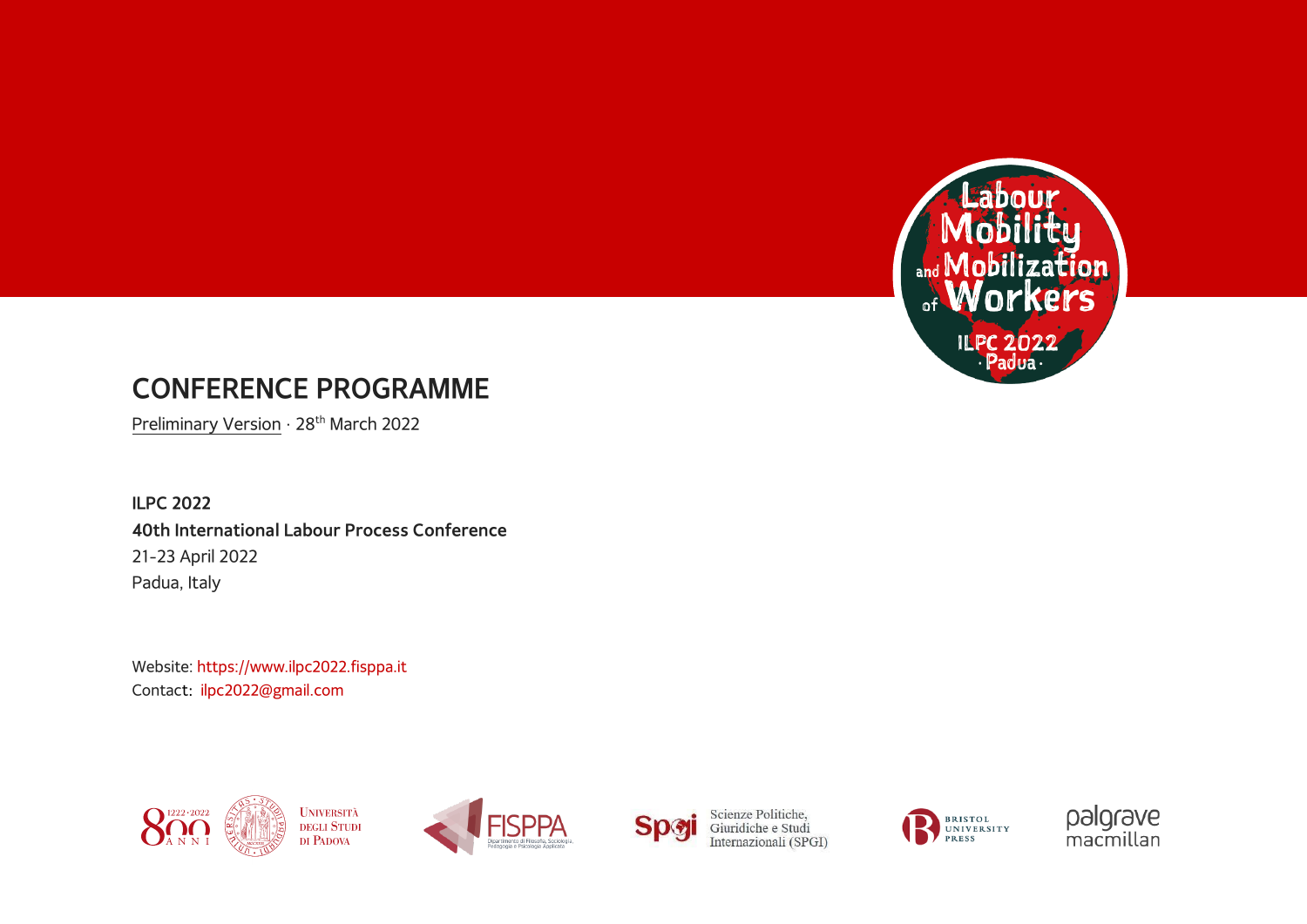

# **OUTLINE**

| Welcome aperitif and presentation of Work in the Global Economy Journal 13 |  |
|----------------------------------------------------------------------------|--|
|                                                                            |  |
|                                                                            |  |
|                                                                            |  |
|                                                                            |  |
|                                                                            |  |
|                                                                            |  |
|                                                                            |  |
|                                                                            |  |
|                                                                            |  |

### THE 2022 LOCAL ORGANIZING TEAM

Francesco Bagnardi · Luca Basso · Francesco Campolongo Maria Dodaro · Olena Fedyuk · Costanza Galanti · Roberto Paolo Graziano Francesco E. Iannuzzi · Floriano Milesi · Valeria Piro · Anne-Iris Romens Devi Sacchetto · Angela Toffanin · Francesca Alice Vianello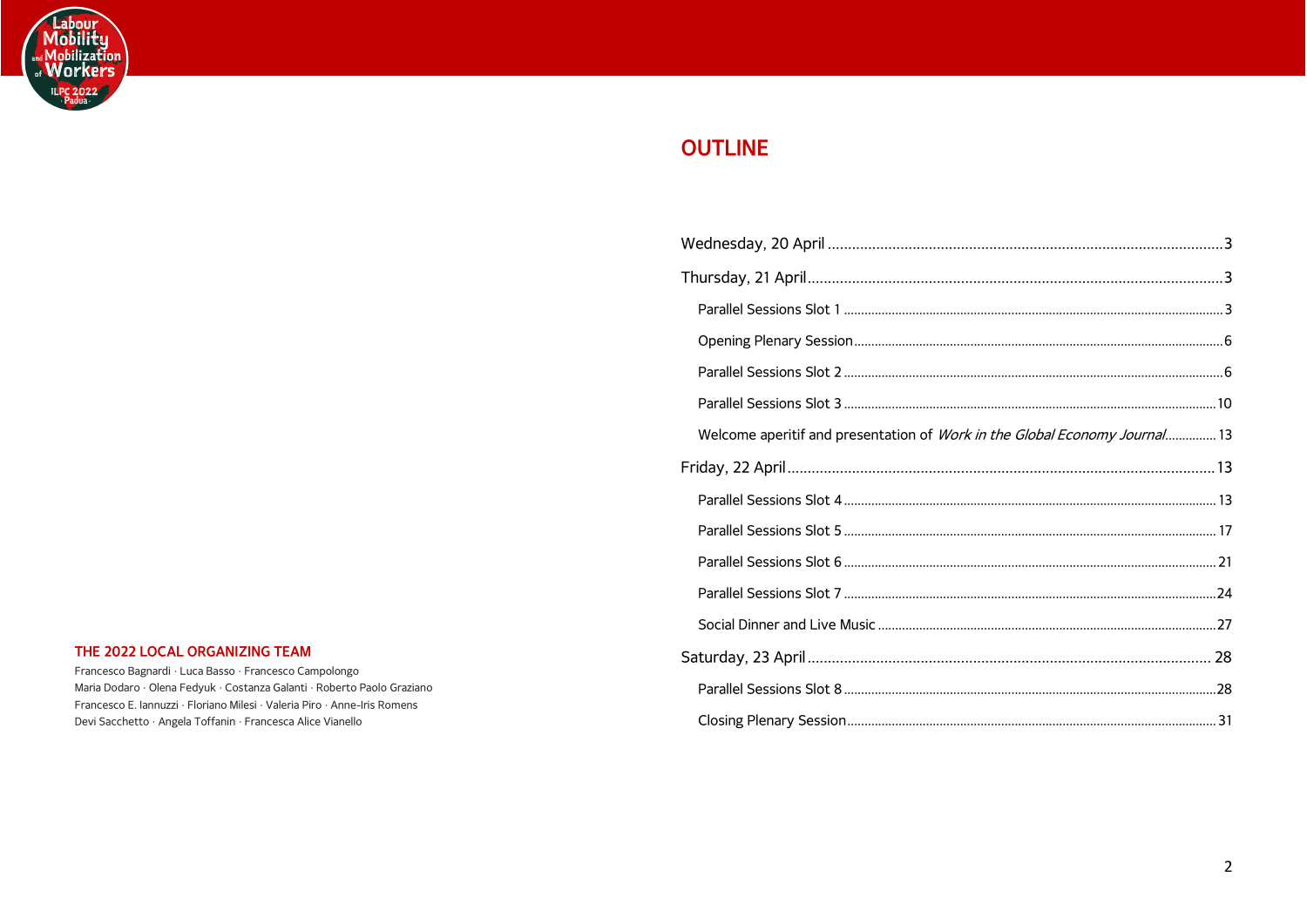

# <span id="page-2-0"></span>Wednesday, 20 April

| 15:00 - 18:30 | Registration                 |
|---------------|------------------------------|
|               | Musme (Via San Francesco 94) |

- 16:00 18:00 **PhD Seminar** Room: Elettra 1 - Musme (Via San Francesco 94)
- 20:00 23:00 **Ph.D Students Social Dinner** Zairo Restaurant (Prato della Valle 51)

# <span id="page-2-1"></span>Thursday, 21 April

08:00 - 20:00 **Registration** Musme (Via San Francesco 94)

#### <span id="page-2-2"></span>**Parallel Sessions Slot 1**

08:45 - 10:15 **Session: Special Stream 1.1 - Mediating migrant labour: Labour intermediaries, insecure work and social reproduction in the EU and beyond** Room: B - Ca' Dottori Palace (Via del Santo 28) Chair/s: Hannah Schling

> **Filipino migrant workers in Malaysia: Trajectories of undocumented labour** Jonathan Winterton, Lizel Nacua

**The Good, The Bad & The Women: A gendered analysis of European labour migration regimes in the Fish-processing sector, Scotland.** Paula Duffy

**(Undesirable) migrant labour brokers - a criminological insight into the 'black box' of economic immigration to Poland** Monika Szulecka

08:45 - 10:15 **Session: Special stream 2.1 - Labour conflict, forms of organization and class** Room: Elettra 1 - Musme (Via San Francesco 94) Chair/s: Jenny Chan

> **Resistance as a continuum. Forms of resistance in the workplace and on the streets in contemporary Chile.** Gabriela Julio Medel

**Seeking for class: survival, moral economy and collective struggle among Tanzanian informal economy workers** Ilona Steiler

**Algorithmc Subjectivites and the Urban as a Battlefield** Maurilio Pirone, Mattia Frapporti, Niccolò Cuppini

08:45 - 10:15 **Session: Ecology and Work 1** Room: Lab Lim - Musme (Via San Francesco 94)

> **The Workplace Change Agenda at the Intersection of Decarbonisation, Covid Recovery and Digitalisation: Exploring Cross-national Responses** Michael Brookes, Elena Shulzhenko, Ian Roper, Uracha Chatrakul Na Ayudhya, Rea Prouska

**Workers, trade unions and climate change: an (ambivalent) representational gap in the UK** Vera Trappmann, Jo Cutter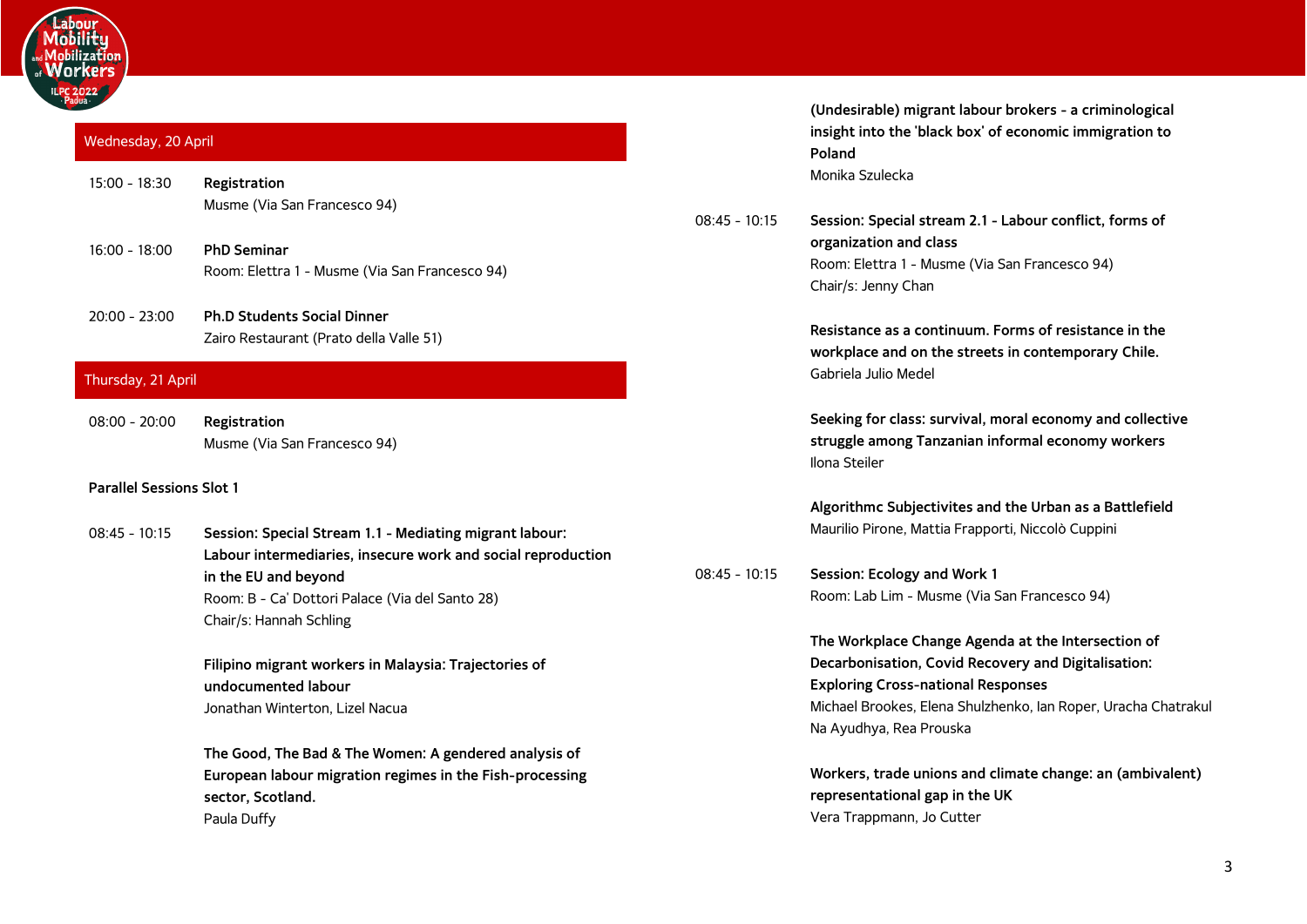

**The ecological transition in industrial workplaces: the representations of workers, technicians, engineers** Domenico Perrotta

08:45 - 10:15 **Session: Labour market 1** Room: Lab Table - Musme (Via San Francesco 94))

> **Effect of Deagrarianization at the household level on the scale and nature of Female WorkForce Participation in rural India** Sapna Goel

**COVID-19 pandemic in Ireland and the gendered division of labour: the impact of policies on female employment and unpaid work.**

Alicja Bobek, Sara Clavero, Yvonne Galligan, Sylvia Gavigan, Mark Ryan

**Invisible Processes at the Nursery: Changing Dynamics of Work in Turkey under Covid-19** Öykü Şafak-Çubukçu

08:45 - 10:15 **Session: Precarity, identity and labour process 1** Room: Elettra 2 - Musme (Via San Francesco 94)

> **Post-redundancy Transitions and Sustainable Working Lives** Robert MacKenzie, Chris McLachlan, Roland Ahlstrand, Alexis Rydell, Jennifer Hobbins, Mark Stuart, Martin O'Brien

**Is 'extreme' the new normal? The changing nature of supermarket work during COVID-19 pandemic** Safak Tartanoglu Bennett, Scott Tindal, Alexandra Stroleny, Minjie Cai

**Visibly invisible: invisibility dynamics and disputes over the visibility of Chambermaids in Spain** Alan Valenzuela, Ana Galvez, Verna Alcalde

08:45 - 10:15 **Session: Labour migration 1** Room: Argo - Musme (Via San Francesco 94)

> **Constructing a transnational care bricolage: childcare arrangements of Chinese migrant families in Italy** Ru Gao

**Impact of Migration on Women Workers in Printing Industry of Rajasthan** Chaitanya Khandelwal

**Labour market attachment among descendants of labour migrants in Norway** Jorunn Kaasa

08:45 - 10:15 **Session: Value and Labour Process Theory 1** Room: Comune - Ca' Dottori Palace (Via del Santo 28)

> **Contradictions in the Software Labour Process** Ian Hill

**Strategies of Real Subsumption and their Limits at Amazon** Georg Barthel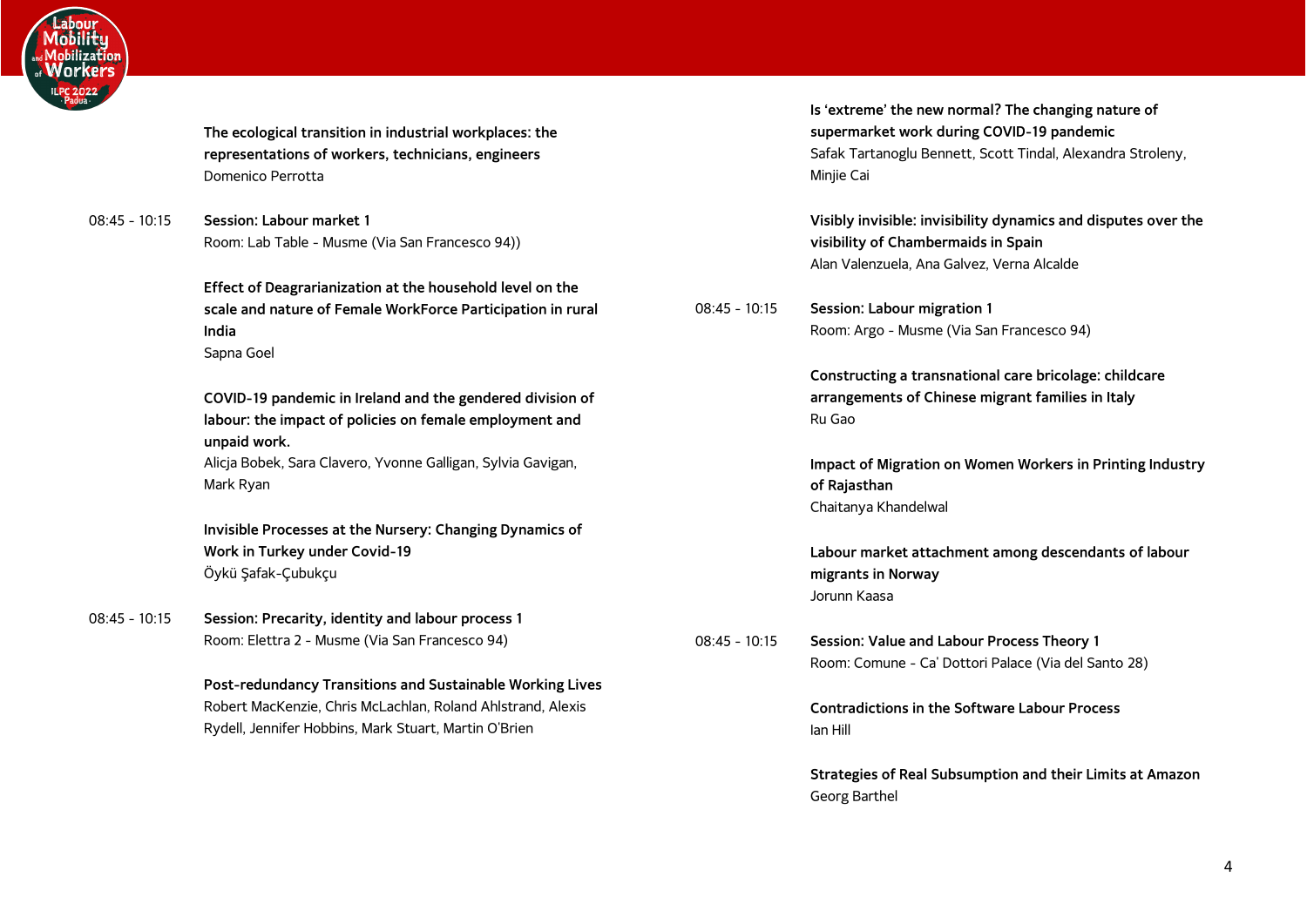

**Theorizing the Gig Economy - A Systematic Review of Literature** Prakriti Dasgupta, Ronan Carbery, Anthony McDonnell, Stefan Jooss

08:45 - 10:15 **Session: Labour and Technology 1** Room: B2 - Ca' Borin Palace (Via Del Santo 22)

> **Digitalisation of the Norwegian Child Welfare Services -a qualitative study based on policy documents and individual interviews.**

Minela Kvakic, Heidi Aarum Hansen, Mona Jerndahl Fineide

**Towards the digital-lean factory? Work intensification, control and 'employee empowerment' in eight Italian automotive plants** Angelo Moro, Maria Enrica Virgillito

**Different pathways of software development in the energy sector and their impact on work and organization** Johannes Sonnenholzner

08:45 - 10:15 **Session: Mobilization of Workers 1** Room: Seminar 1 - De Claricini Palace (Via Cesarotti12)

> **Producer Democracy or New Managerial Class Interests of Tech Workers? Strategic Projects of Technical Design as Class Movements of IT-Professionals** Felix Gnisa

**Resistance, the Transformation of School Teachers' Work and Performance Management Reforms: A Labour Process Perspective** Sophie Morrell

**Labour processes and worker's politics in contemporary Bollywood** Priyanka Das Indian Institute of Technology

08:45 - 10:15 **Session: Labour composition 1** Room: Giulio Regeni - De Claricini Palace (Via Cesarotti12)

> **Fieldnotes from an apprentice butler: a window into the hidden labour of elite distinction** Bryan Boyle

**Gender compromise: men doing gender-atypical jobs in a Chinese mine in Papua New Guinea** I-Chang Kuo

**Nannying through Covid-19: professionalisation, polarisation and divergent collective strategies** Kate Hardy, Katie Cruz, Xanthe Whittaker

08:45 - 10:15 **Session: Precarity, identity and labour process 2** Room: Valeria Solesin - De Claricini Palace (Via Cesarotti12)

> **Re/productive multidimensionality of precarity: a comparative analysis of farmworkers and Amazon workers'mobilizations in pandemic Italy** Federica Guardigli, Irina Aguiari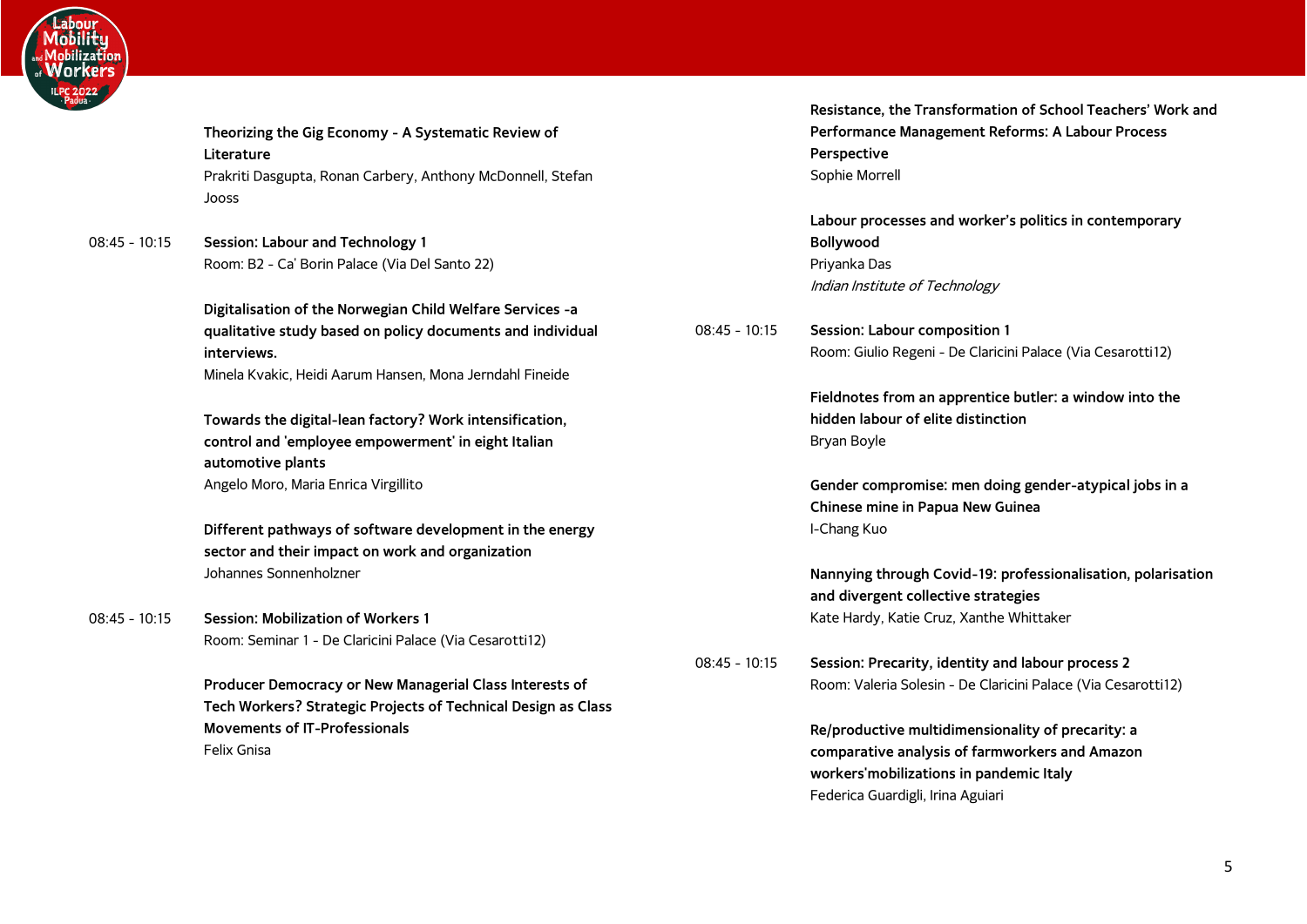

| Precarious work among higher educated |  |
|---------------------------------------|--|
| Niels Warring                         |  |

**Work in call centres: organization and conditions of immaterial labour** João Gabriel Tury, Flávia Ribeiro

08:45 - 10:15 **Session: New Employment Relations** Room: L - Bo' Palace (Via VIII Febbraio 2)

> **The Crisis of Labour-Property Relationships, the End of an Era from the Black Death to COVID-19** Joern Janssen

**Renewing theories of workers' collective action in the gig and precarious world of work** Maurizio Atzeni, Lorenzo Cini

**Uberization, Public Space and Stakeholders: Towards a new Configuration of Employment and Labour Relations in Territories?** Donna Kesselman, Christian Azaïs

**10:30 - 11:00 Coffee break Musme (Via San Francesco 94)**

11:00 - 13:00 **Opening Plenary Session** Room: Lecture Hall - Palazzo del Bo (Via VIII Febbraio 2) Welcome

> <span id="page-5-0"></span>Prof. **Antonio Parbonetti**, Vice Rector of University of Padova Prof. **Egidio Robusto**, Director of Department of Philosophy, Sociology, Education and Applied Psychology

#### Invited speakers

**Pun Ngai** (University of Lingnan), China's infrastructural capitalism and the making of the working class **Ruth Milkman** (City University of New York), Immigrant Labor Organizing in the 21st Century

Chair: **Ferruccio Gambino** (University of Padua)

#### **13:00 - 14:15 Lunch Break – Musme (Via San Francesco 94)**

#### <span id="page-5-1"></span>**Parallel Sessions Slot 2**

14:15 - 16:15 **Session: Special stream 1.2 -Mediating migrant labour: Labour intermediaries, insecure work and social reproduction in the EU and beyond** Room: B - Ca' Dottori Palace (Via del Santo 28) Chair/s: Hannah Schling

> **Temporary work agencies as corridors of mobility and manufacturers of workers' consent** Olena Fedyuk, Tibor Meszmann

**Migration infrastructures. The role of Temporary Work Agencies in the Western Europe** Andrea Abbati

**Making Labour Available for (Super-)Exploitation: Infrastructures of Migrant Work in the German Construction Industry** Celia Bouali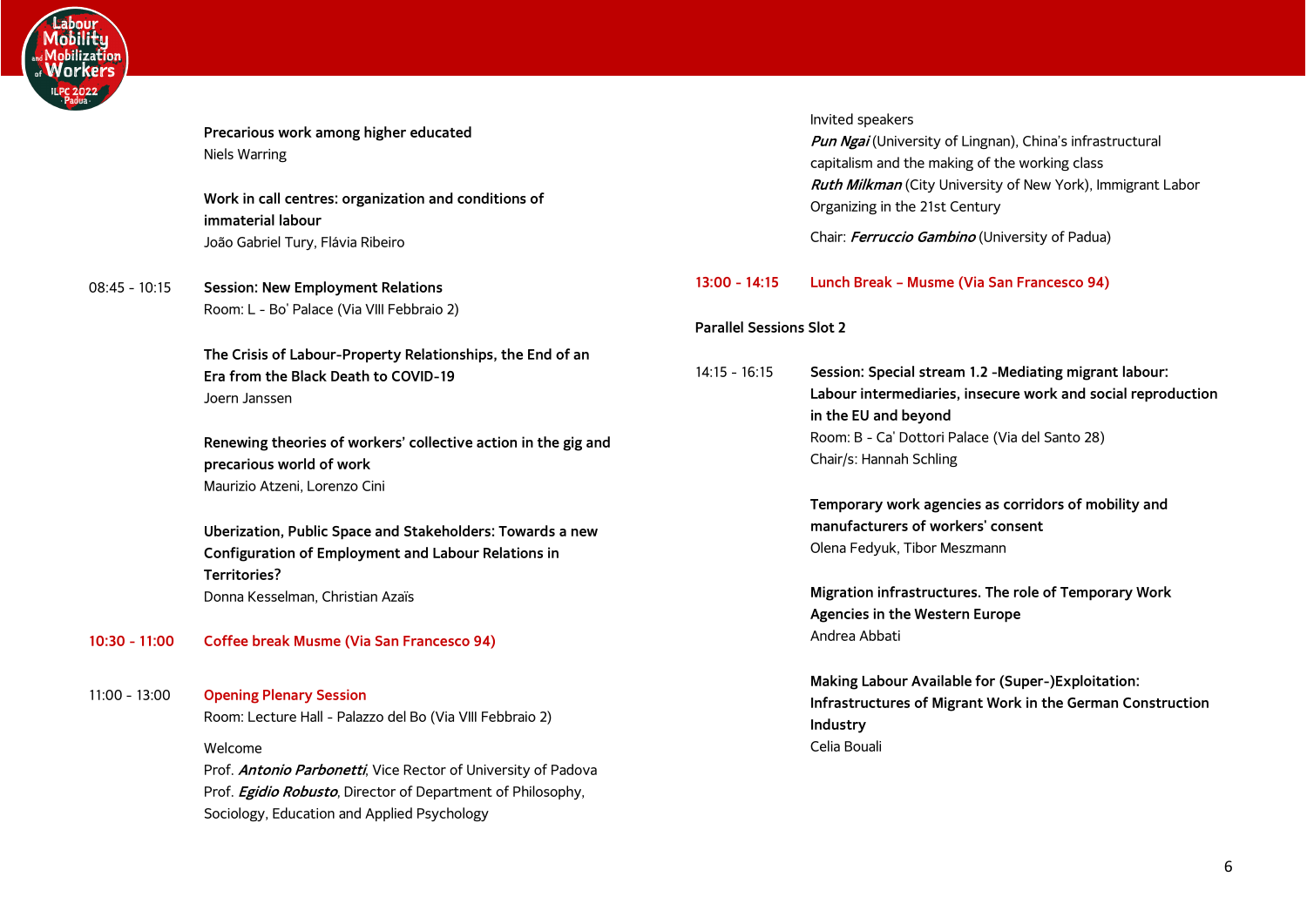

**Translocal migrant brokers in the Thai-Swedish wild berry industry: Moral economies and labor intermediaries** Peter van Eerbeek, Charlotta Hedberg

14:15 - 16:15 **Session: Special stream 2.2 - Labour conflict, forms of organization and class** Room: Elettra 1 - Musme (Via San Francesco 94) Chair/s: Maurizio Atzeni

> **The Language of Solidarity: Translations, Lingua Franca and Humour in the Organizing Processes of Multi-Ethnic Migrant Workers** Gabriella Cioce, Marek Korczynski, Davide Pero'

**Using the unions. Healthcare struggles in Italy and Spain between trade unionism and self-organization** Costanza Galanti, Mary Naughton

**Class Consciousness of precarious workers. A comparative study of food couriers in Germany and the UK** Alexandra Seehaus

**Between criticism, collaboration, and competition: The place of unionism in the mobilisation of room attendants in Spain** Verna Alcalde González, Ana Gálvez Mozo, Alan Valenzuela Bustos

14:15 - 16:15 **Session: Special stream 3.1 - The digitalisation of work, the gig economy and migrant labour** Room: Seminar 2 - De Claricini Palace (Via Cesarotti12) Chair/s: Francesco Della Puppa

**Programmed Obsolescence, or Fungibility by Design? Unpacking Design Objectives in the Platform Conjuncture: Evidence from Connected Worker Platforms** Abigail Gilbert

**The digital transformation of air traffic management (ATM)** Huw Thomas, Peter Turnbull, Geraint Harvey

**Locked in, Logged Out: Pandemic and Ride-hailing in Africa.** Mohammad Amir Anwar

14:15 - 16:15 **Session: Ecology and Work 2** Room: Lab Lim - Musme (Via San Francesco 94)

> **Just-in-Time Transition? Industrial Sustainability, Decent Work and the Production of Climatic Precarity in the Cambodian Garment Industry** Laurie Parsons

> **'Hazelnuts Govern Us': Climate Crisis and Changes on the Hazelnut Production in Turkey** Emine Erdogan

**Achieving a zero-carbon built environment: differing approaches to labour, stakeholder alliances and VET models** Linda Clarke, Melahat Sahin-Dikmen

14:15 - 16:15 **Session: Labour market 2** Room: Valeria Solesin - De Claricini Palace (Via Cesarotti12)

> **Flexibilisation policies and labour market structures in France** Lucile Franchet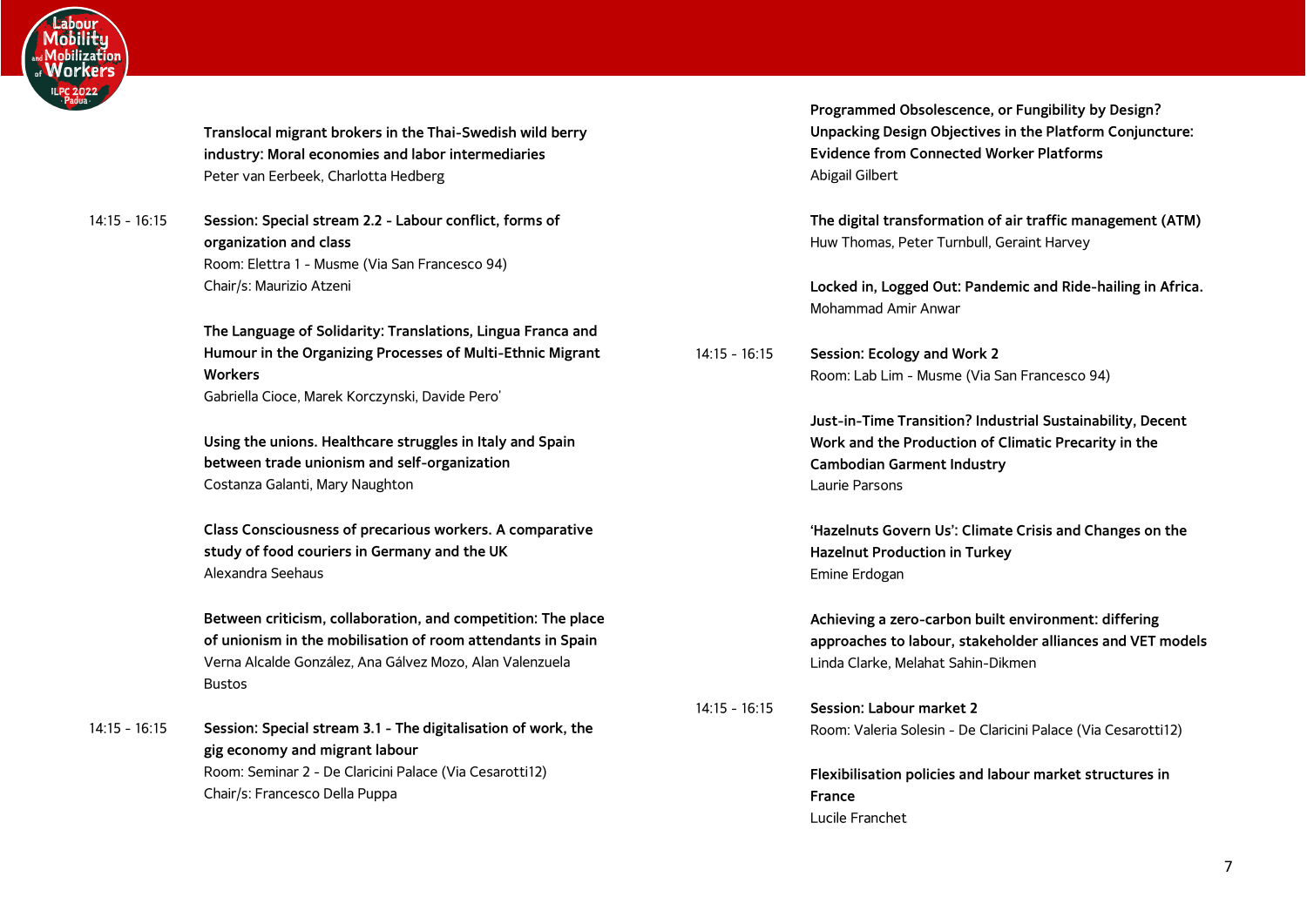

**"Marienthal reversed" – the effects of a job guarantee in an Austrian town** Flecker Jörg, Quinz Hannah

**The consequences of labour market exclusion for youth in Europe.** Sonia Bertolini, Marge Unt, Vasiliki Deligianni-Kouimtzi

**Labor Market Structure and the Effects of Immigration on Poverty in in 24 Upper- and Middle-Income Nations** Allen Hyde, Amie Bostic, Todd Vachon

14:15 - 16:15 **Session: Labour and Social Reproduction** Room: Seminar 1 - De Claricini Palace (Via Cesarotti12)

> **The process of social reproduction of migrant workers in Youth and Adult Education, in Florianópolis, Brazil** Célia Vendramini

**At the boundary between production and reproduction. Investigation on social work in the Bologna area** Luca Villaggi

**Warehouse: Household and Community. Labour control and resistance in the factories of circulation**  Joe Morris

**Neither here nor there: experiences of discontinuity in women's circular labour migrations** Marija Saric, Valerija Barada

14:15 - 16:15 **Session: Labour migration 2** Room: Elettra 2 - Musme (Via San Francesco 94)

> **Mobile Workers and Modern Slavery Mitigation: A Construction Industry Case Study** Chris Pesterfield

**Migrant labour and just-in-time retail chains' requirements: A qualitative research on the bagged salad commodity system in Northern Italy** Martina Lo Cascio, Domenico Perrotta

**Labour mobility of Argentinean software and IT service workers: the search for autonomy and income stability** Natalia Berti, Carina Borrastero, Agustín Zanotti

**Private Intermediaries in the Migrant Labour Regime of Canada** Cheolki Yoon

14:15 - 16:15 **Session: Global Value Chain 1** Room: Argo - Musme (Via San Francesco 94)

> **"Build back better. Blah blah blah": Covid-19, disaster capitalism and "Decent Work" in Cambodia's garment industry** Sabina Lawreniuk, Katherine Brickell

**Gendering global production network analyses: variation in employment systems and masculine domination within the Bangladeshi ready-made garment industry** Bentul Mawa, Steve Vincent, Kate Hardy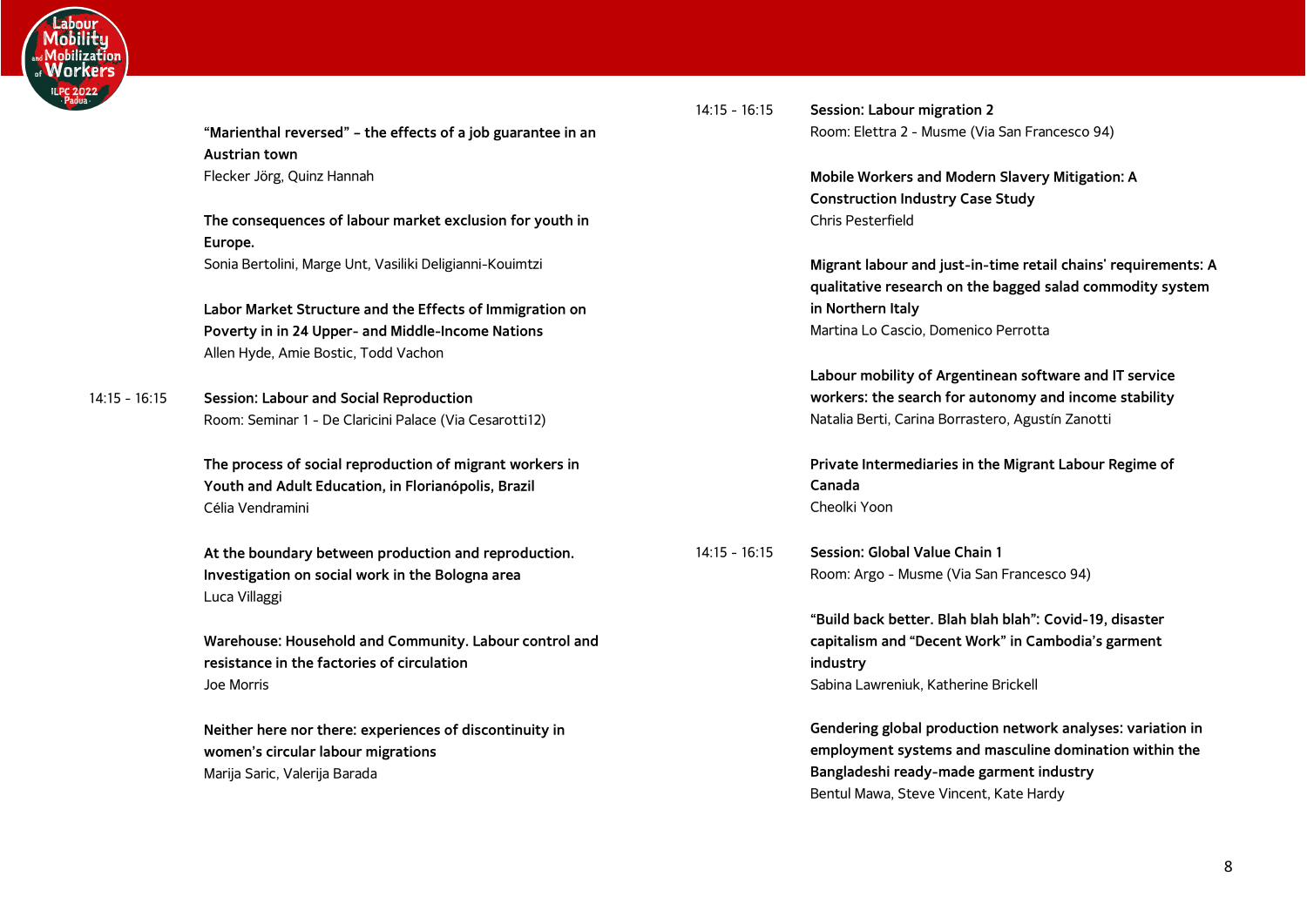

**Challenges for Employees and Interest Representation in Reaction to COVID-19 Responses in the German Automotive and IT Sector** Christina Teipen, Helena Gräf, Fabian Mehl HWR Berlin

**Double blind: "Algorithmic invisibilisation through worker voice tools in GVCs"** Sabrina Zajak, Christoph Sorg, Carolina Alves Vestena, Christian Scheper

14:15 - 16:15 **Session: Changing Work and Platform Economy 1** Room: Lab Table - Musme (Via San Francesco 94)

> **Eigensinn in the market driven digital taylorismus –Modes of appropriation in the labor process of Amazon** Hans-Christian Stephan, Felix Gnisa Georg Barthel

**Old inequalities in new jobs: class and gender differences in platform work in Argentina** Mariana Fernandez Massi, Julieta Longo

**Work, Logistics and Monopoly Capital. An analysis of Amazon paradigm through the prism of labour process** Francesco Sabato Massimo

**Free to Enjoy a Precarious Ride - On Entrepreneurial Game Playing in the Platform-Based Food Delivery Sector** Floris de Krijger

14:15 - 16:15 **Session: Changing Work and Platform Economy 2** Room: Comune - Ca' Dottori Palace (Via del Santo 28)

> **Gig Economy, Space, and Economic Geography: A Bibliometric Analysis** Muhammad Yorga Permana

**How We Contracted Labour Inequality: Two Remedies for the Gig Economy** Todd Davies

**Open subsumptive processes and the production of subjectivities. Interpretative hypothesis on algorithmic management** Emiliana Armano, Marco Briziarelli, Elisabetta Risi

14:15 - 16:15 **Session: Labour and Politics** Room: B2 - Ca' Borin Palace (Via Del Santo 22)

> **COVID-19 and the Politics of Labour in Canada** Stephanie Ross, Larry Savage

**The Rise of Authoritarianism in 21st Century Africa and its Imminent Self-Destruction** Rwatirinda Mahembe

**In search of a Double Movement: The (Contested) Political Economy of Labour Regulation in Contemporary Britain** Ian Clark, Huw Fearnall-Williams, Richard Pickford

14:15 - 16:15 **Session: Labour composition 2** Room: Giulio Regeni - De Claricini Palace (Via Cesarotti12)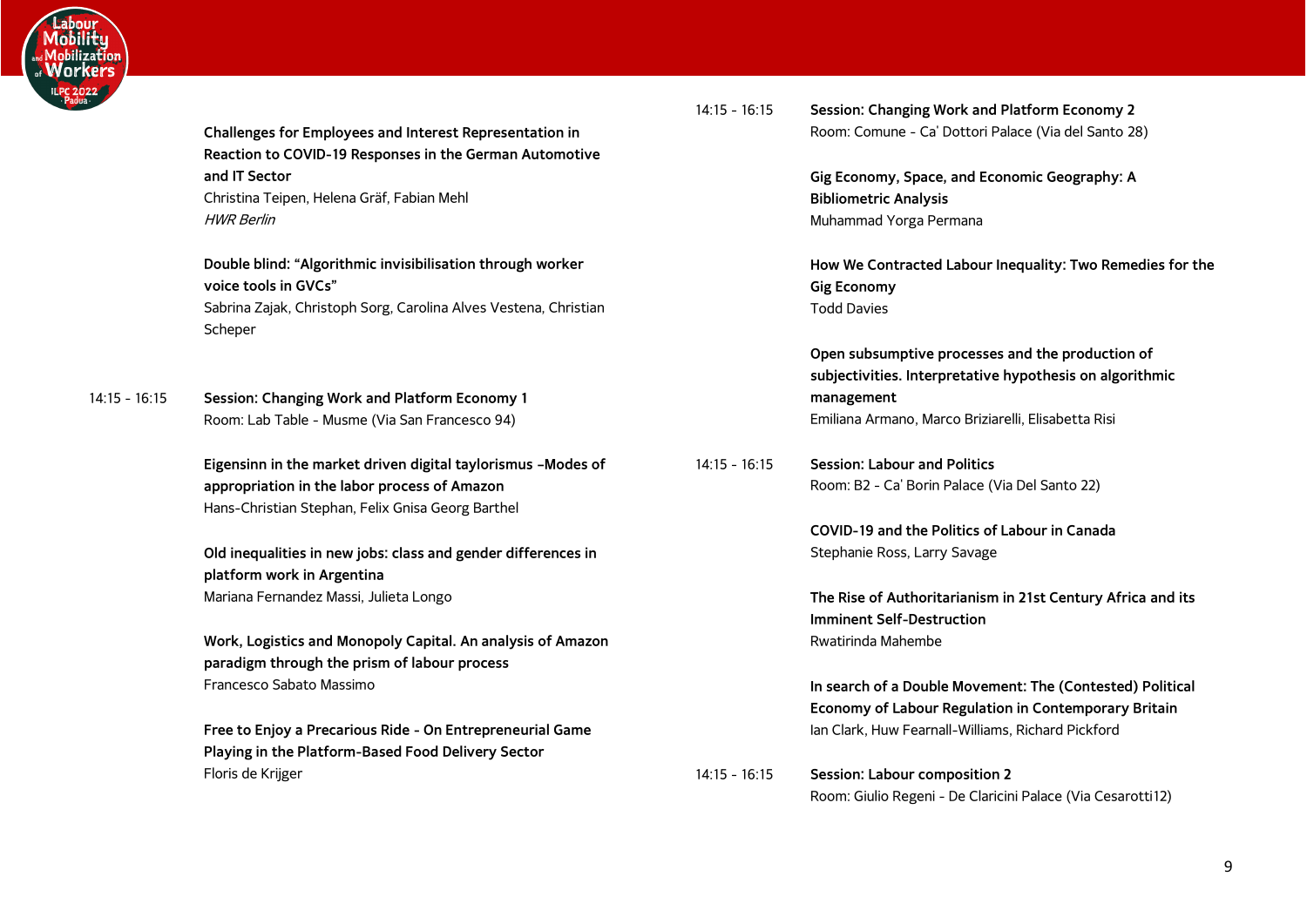

**Post-diversity, precarious work for all: Un-bordering categories of socio-demographic difference in the Amazon warehouse** Patrizia Zanoni, Milosz Miszczynski

**"This is what they believe we can do": Essentialism in the recruitment and selection of migrant women with tertiary education** Anne-Iris Romens

**Freedom of Fit: How Matching for Organisational Fit Reproduces Inequality in Hiring** Gerbrand Tholen City, University of London

**The Global Meritocracy Mirage: Exploring the Inequality Regimes of Online Labor** Katarzyna Cieslik, Debangana Bose

# **16:15 - 17:00 Coffee break - Musme (Via San Francesco 94)**

# <span id="page-9-0"></span>**Parallel Sessions Slot 3**

17:00 - 18:30 **Session: Special stream 1.3 - Mediating migrant labour: Labour intermediaries, insecure work and social reproduction in the EU and beyond** Room: B - Ca' Dottori Palace (Via del Santo 28) Chair/s: Hannah Schling

> **The impact of Labour Market Intermediaries on Filipino migrant workers in Taiwan: migration infrastructure** Tingchien Chen, Daniel Schiller

**Intermediaries in intra-EU (education-to-) work transitions of (becoming) welfare professionals** Barbara Samaluk

**Labour market hierarchies between EU-West and EU-East migrants: Which role do intermediaries play for wages and occupational status?** Silvana Weiss, Janine Leschke, Elena Ressi

17:00 - 18:30 **Session: Special stream 2.3 - Labour conflict, forms of organization and class** Room: Elettra 1 - Musme (Via San Francesco 94) Chair/s: Maurizio Atzeni

> **Community unionism, bricolage and collective action. Spanish and Italian migrant workers in Berlin** Beltrán Roca, Simone Castellani

**Workers' Support Centres in Quebec – Learning and "Forgetting" How to defend Agricultural Migrant Workers** Manuel Salamanca Cardona

**Mutualism, class composition and the reshaping of worker organization in platform mediated work** Gabriella Alberti, Simon Joyce

17:00 - 18:30 **Session: Special stream 3.2 - The digitalisation of work, the gig economy and migrant labour** Room: Seminar 2 - De Claricini Palace (Via Cesarotti12) Chair/s: Francesco Della Puppa

> **Why most occupations won't be 'Uberized'** Dario Azzellini, Ian Greer, Charles Umney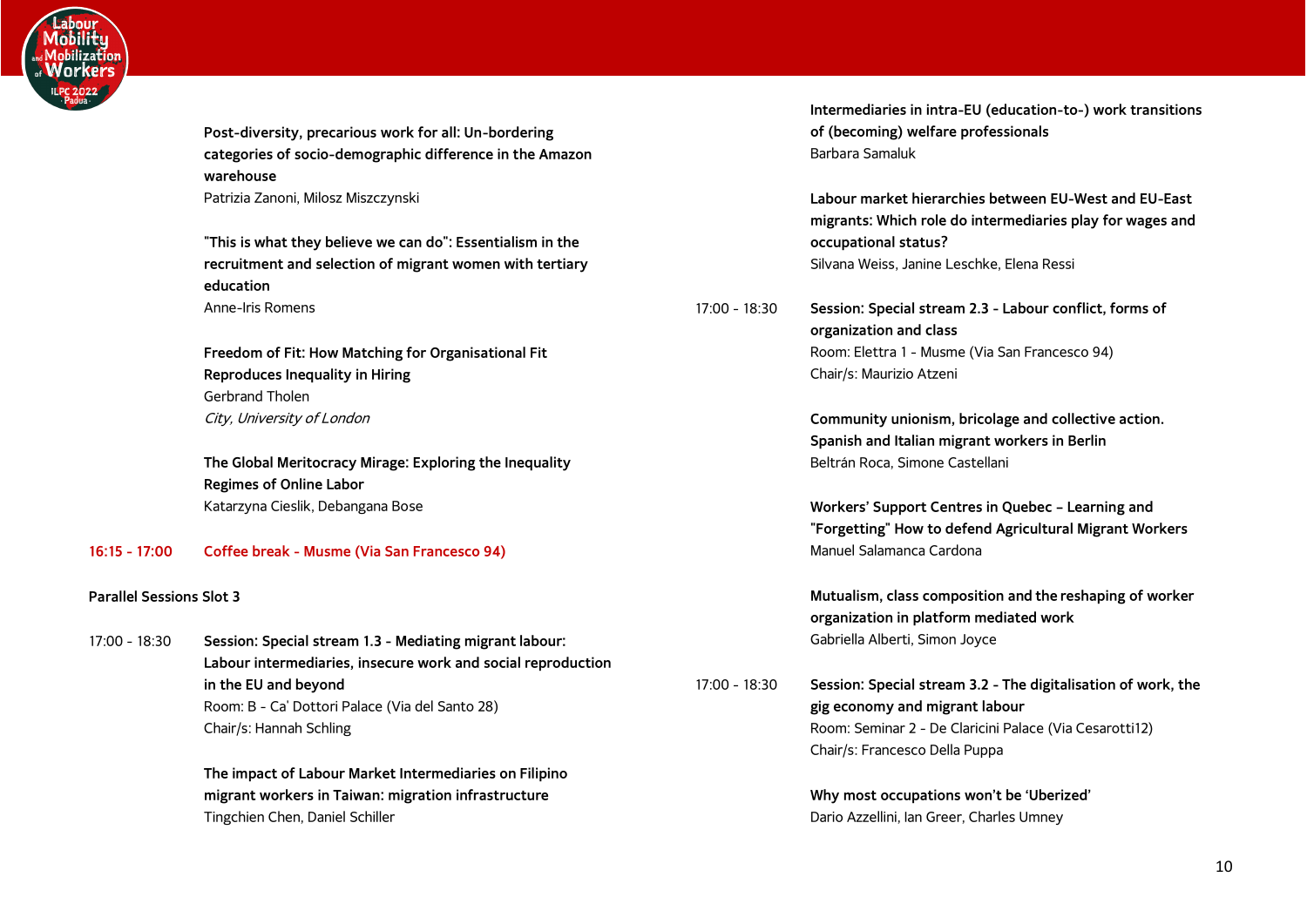

**The Materiality of Digital Platforms: the Case of Uber in Portugal** Giorgio Pirina

**AI value chain: A case study on labour displacement, value chain opacity and workers invisibilisation** Maxime Cornet, Clément Le Ludec

17:00 - 18:30 **Session: Ecology and Work 3** Room: Lab Lim - Musme (Via San Francesco 94)

> **Changing work values: towards a more sustainable economy** Wieteke Conen, Paul de Beer

**Labour Praxis and Space: A case study of tensions and resolutions in coal mining and agricultural labour process** Srishti Mishra

**Environmental mobilisations of workers as instances of climate justice** Emanuele Leonardi, Paul Guillibert

17:00 - 18:30 **Session: Labour market 3** Room: Valeria Solesin - De Claricini Palace (Via Cesarotti12)

> **The impact of the COVID-19 pandemic on women's attitudes to, and expectations from, work and employment** Abigail Marks, Danny Zschomler, Oliver Mallett, Lila Skountridai

**Gender and Class Inequalities in Italy Under COVID-19 Lockdown: Theoretical and Methodological challenges. Lessons from a Non-Directive Visual Research** Annalisa Dordoni, Anna Carreri

**Labouring, caring, and family rearing: multiple burdens of employment and housework in Croatia** Valerija Barada, Jasna Račić, Blanka Čop, Sara Čović

17:00 - 18:30 **Session: Precarity, identity and labour process 3** Room: Elettra 2 - Musme (Via San Francesco 94)

> **Towards an affective turn in precarity: emotional histories and work orientations of young insecure workers** Vera Trappmann, Ioulia Bessa, Kate Hardy, Alexandra Seehaus, Charles Umney

**Beyond national institutions: accounting for union success in addressing precarity in Central and Eastern Europe** Aurora Trif, Valentina Paolucci

**An attempt to operationalise the precariat** Erik Valestrand

17:00 - 18:30 **Session: Labour migration 3** Room: Argo - Musme (Via San Francesco 94)

> **The gap between legal procedures and practices in posting rule enactment: a comparative analysis** Sonila Danaj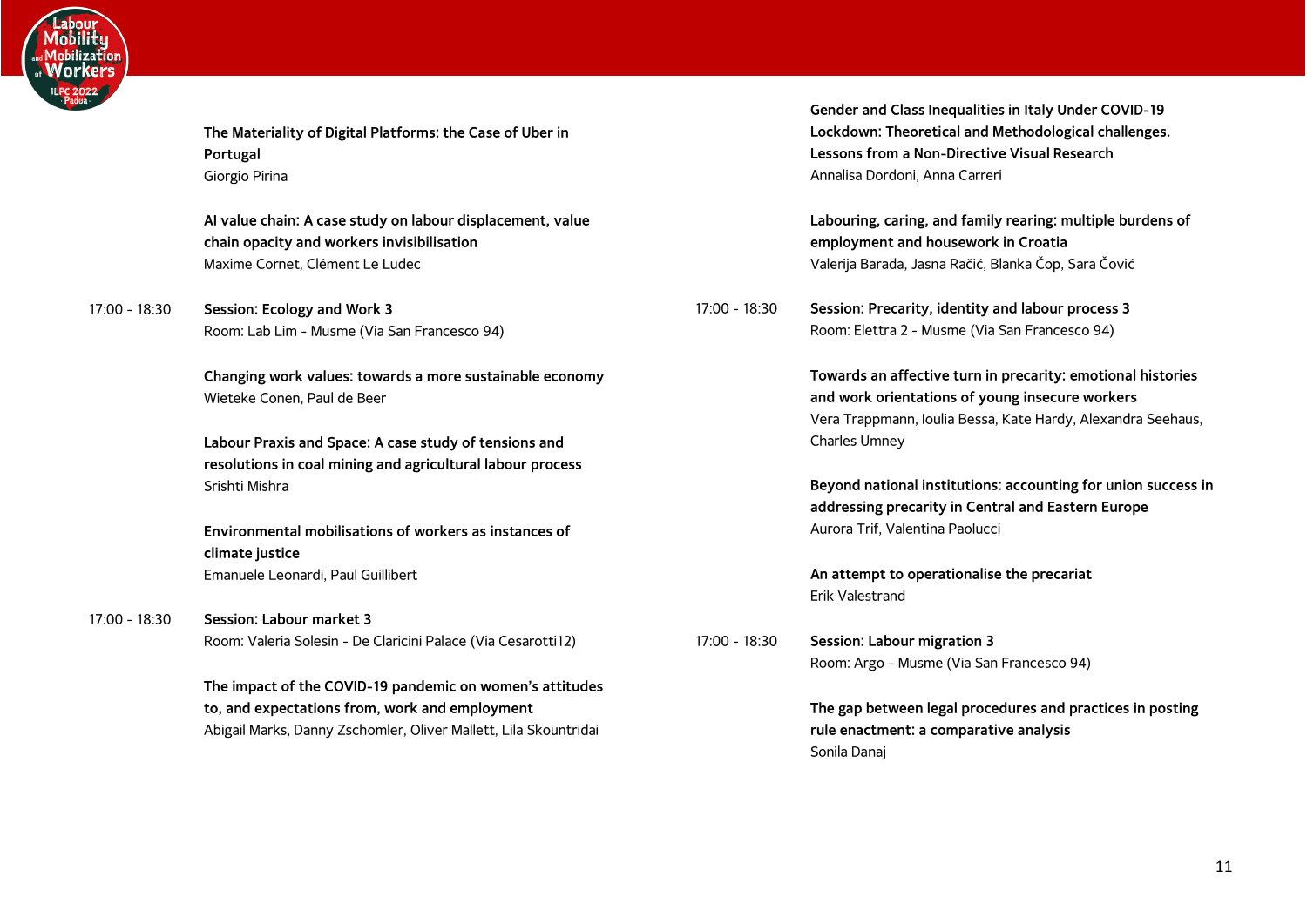

**Constructing mobilities: the reproduction of posted workers' disposability in the construction sector** Francesco Bagnardi, Francesca Alice Vianello

**Labour Mobility and Social Rights in an already Mobile Sector: Posting in Road Transport and the European Transport Workers' Federation** Isil Erdinc

17:00 - 18:30 **Session: Precarity, discipline and Labour** Room: Lab Table - Musme (Via San Francesco 94)

> **Morally disengaged managers and customers on the service front-line: Evidence from the Greek tourism and hospitality sector during the pandemic** Anastasios Hadjisolomou, Fotios Mitsakis, Alexandra Chytiri, Amairisa Kouki

**Competitive Sanctification: How a Pentecostal Church in Orange County, California, Encourages Congregants to Embrace Precarious Employment**

Spencer Paine

**When lean management becomes heavy: (re) definition of care practices in nursing homes** Maria Cecilia Trionfetti

17:00 - 18:30 **Session: Labour and Technology 2** Room: Comune - Ca' Dottori Palace (Via del Santo 28)

> **Digitalization of public service: three case studies from the British civil service** Roger Seifert, Wen Wang

**Decision support systems for the public sector – what is next for social science?** Fredrik Dolve

**Routine-biased technical change can fail: Evidence from France** Marta Fana, Luca Giangregorio

17:00 - 18:30 **Session: Value and Labour Process Theory 2** Room: B2 - Ca' Borin Palace (Via Del Santo 22)

> **The Value of Labour-power and the Struggles for its Recognition. Insights from the Textile Industry and the Gig Economy** Lorenzo Cini

**The platform economy and interdependent cycles of change between the labour process and technology - a conceptual framework** Carl Hughes

**Crisis of value, overexploitation of labor and the weakening of the legal form** Ticiane Natale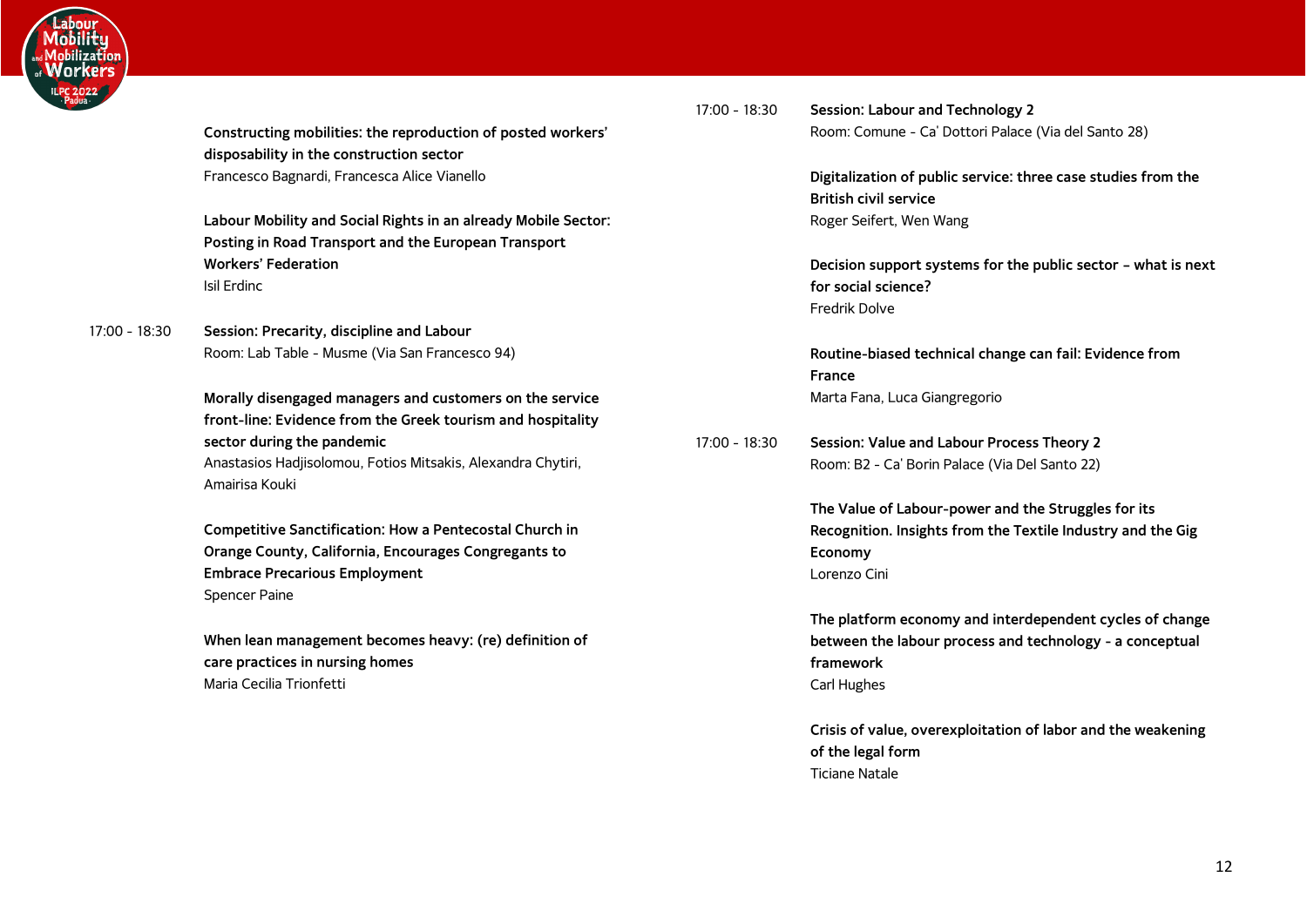

17:00 - 18:30 **Session: Labour composition 3** Room: Giulio Regeni - De Claricini Palace (Via Cesarotti12)

> **Trapped in Contradiction: the ideological orientations of young, precarious workers in the UK and Greece** Gregoris Ioannou

**Reconciling work and family by creating a job through entrepreneurship: the case of immigrant women** Nathalie Lachapelle, Diane-Gabrielle Tremblay

<span id="page-12-0"></span>**Owner Operated Businesses between Intimate Service Work and Direct Marketing: On Freedom and New Constraints** Isabel Klein

18:30 - 21:00 **Welcome Refreshment (with food and beverage) and presentation of Work in the Global Economy Journal** Room: Vesaliano Theatre - Musme (Via San Francesco 94)

> **Sian Moore,** University of Greenwich, Journal Editor **Paul Thompson**, Stirling University, Journal Editor **Paul Stevens**, Commissioning Editor of Bristol University Press

# <span id="page-12-1"></span>Friday, 22 April

#### <span id="page-12-2"></span>**Parallel Sessions Slot 4**

08:30 - 10:30 **Session: Special stream 1.4 - Mediating migrant labour: Labour intermediaries, insecure work and social reproduction in the EU and beyond** Room: B - Ca' Dottori Palace (Via del Santo 28) Chair/s: Hannah Schling

**Integrating refugees into the labour market as a collective endeavour: The role of support organisations** Almina Besic, Renate Ortlieb

**Labor Control Regime through Job contracts, Intermittent unemployment and Social reproduction among the Bangladeshi workers in Fincantieri, Italy** Al Amin Rabby

**Keeping a job: asylum seekers and refugees in temporary and non-regular employment in Germany** Ayodeji Akinnimi

**Migrant labour recruitment routes into non-compliant employment in Britain** Ian Clark

08:30 - 10:30 **Session: Special stream 2.4 - Labour conflict, forms of organization and class** Room: Elettra 1 - Musme (Via San Francesco 94) Chair/s: Jenny Chan

> **To Everything there is a Season? The Relevance of the Temporal Dimension in Labour Migration Studies** Anne Lisa Carstensen

**Conflict and class beyond the law. The case of Gilets jaunes, undocumented workers and wildcat strikes against the pandemic** Stephen Bouquin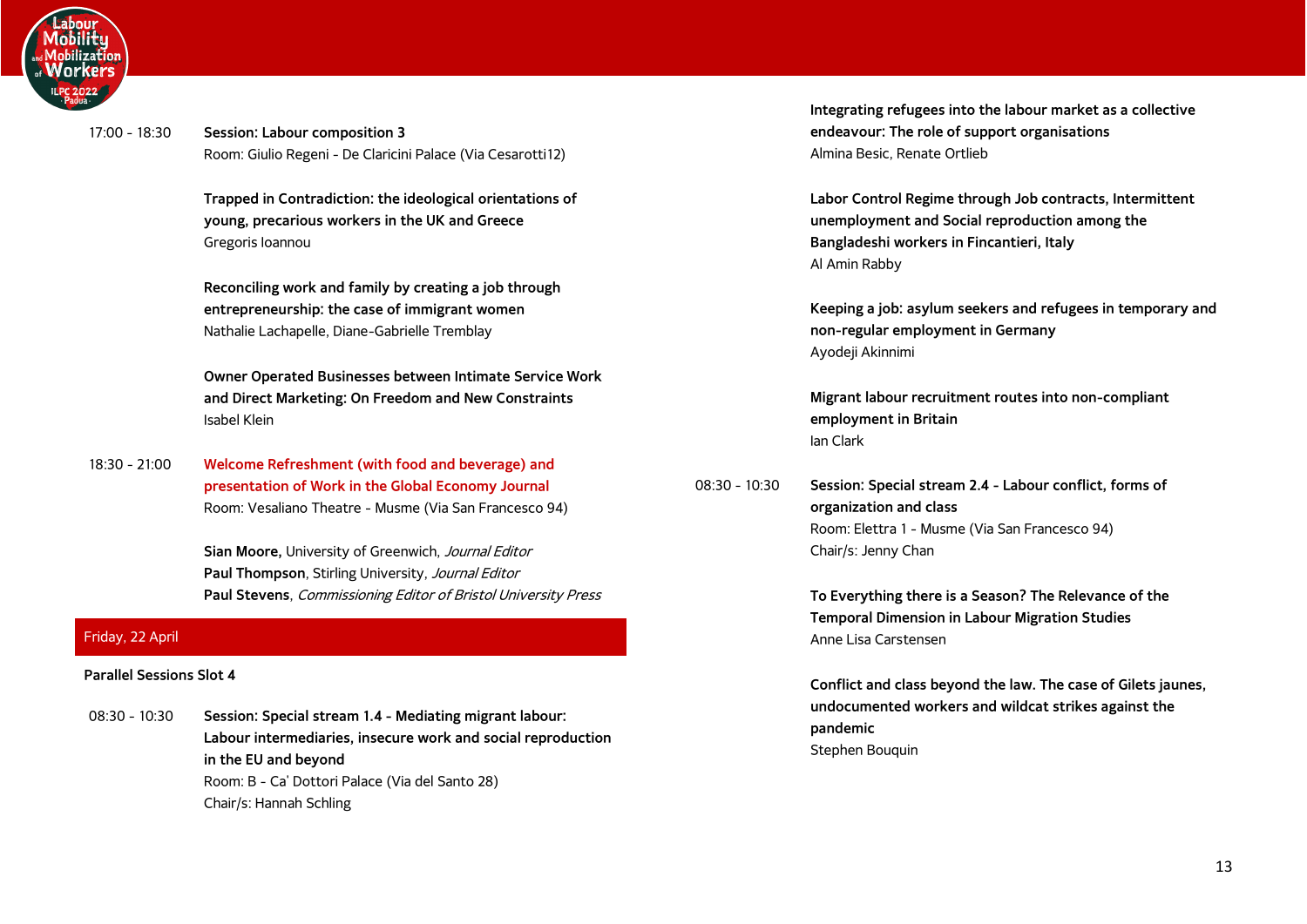

**Advancing Workers Rights in the Gig Economy through Discursive Power: The Communicative Strategies of Indie Unions** Davide Pero, John Downey

**Insider-outsider divide, trade unions and collective action of worker in Italy (2008-2018)** Margherita Sabrina Perra, Katia Pilati

08:30 - 10:30 **Session: Special stream 3.3 - The digitalisation of work, the gig economy and migrant labour** Room: Seminar 2 - De Claricini Palace (Via Cesarotti12) Chair/s: Francesco Della Puppa

> **Always on: exploitation through last minute scheduling in the modelling industry** Abigail Harrington, Kobe De Keere

> **Technology upgrading and labor degrading? — A sociological study of three robotized factories** Yi Xu

> **Exploited by design? On domestic cleaners, digital platforms, and working "holidays" in Berlin.** Katarzyna Gruszka, Madeleine Böhm, Anna Pillinger

**Riding against the neoliberal tide. Union mobilisation, consumer solidarity and platform activism in the Greek gig economy.** Vassilis Charitsis, Lefteris Kretsos

08:30 - 10:30 **Session: Labour migration 4** Room: Elettra 2 - Musme (Via San Francesco 94)

> **Protection of migrants' labour rights: how labour market institutions fail high-wage migrant workers** Wayne Palmer, Nicola Piper

**How managers in the UK food manufacturing sector attempted to cope with Brexit** Benjamin Hopkins

**Integration or exploitation? The case of work integration programs for refugees in northern Italy** Noemi Martorano

**"Universal Credit and 'in-work conditionality'" – employer perspectives on developments in UK Active Labour Market Policy** Calum Carson

08:30 - 10:30 **Session: Learning knowledge and skills 1** Room: Valeria Solesin - De Claricini Palace (Via Cesarotti12)

> **Finding meaning in digital service work: Differences among skill-levels**

Friedericke Hardering, Mirela Ivanova, Felix Nickel, Helene Thaa, Oliver Nachtwey

**The Covid-19 Pandemic as changemaker? Inter- and intraorganisational digitalised communication and coordination at state regional level in Norway.** Marit Helgesen, Catharina Bjørkquist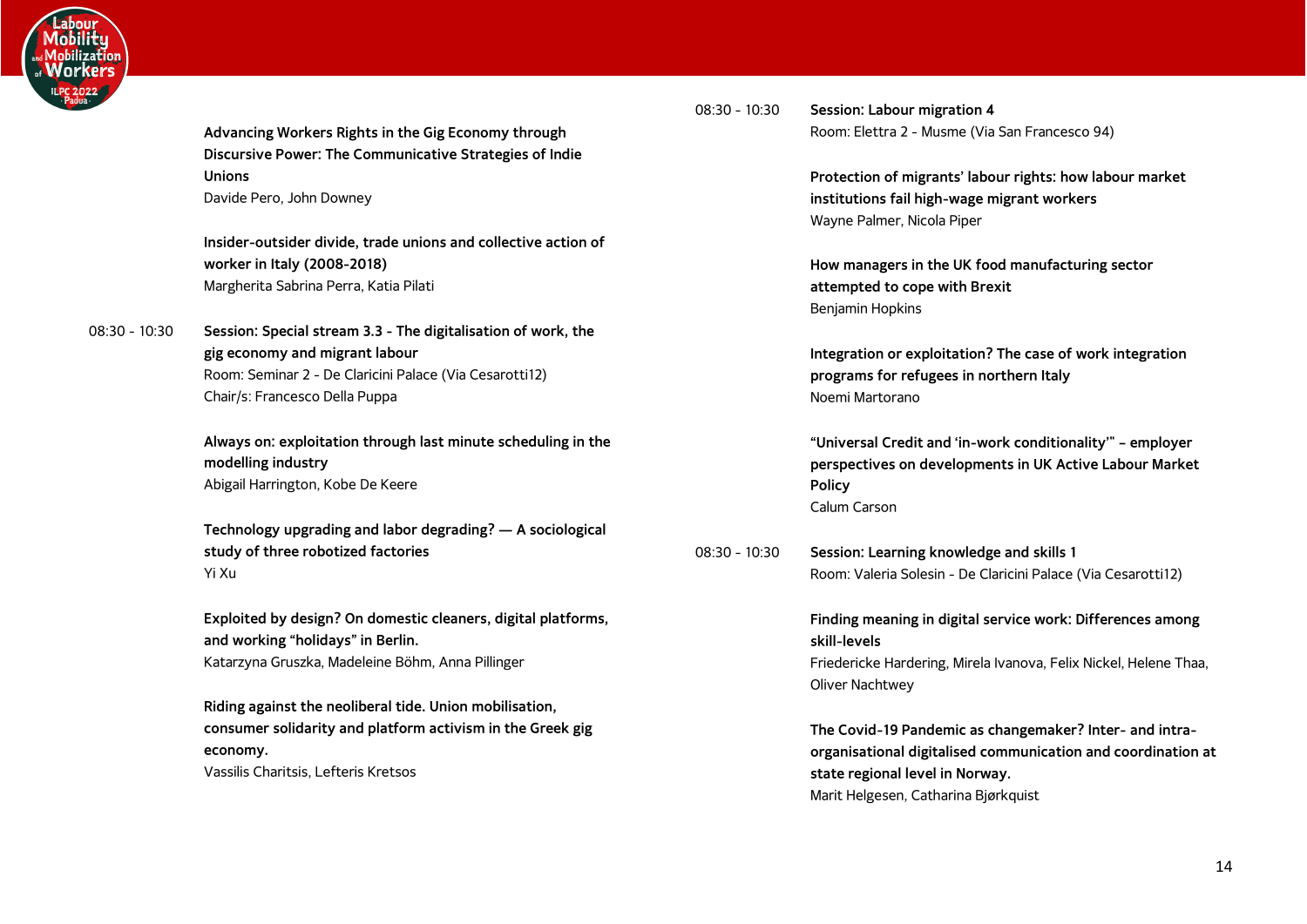

**Neoliberalism and the digital revolution: Governing employees through 'reskill or perish' norm** Muneeb Ul Lateef Banday

**(De)professionalisation, occupational closure and 'the law': evolving professional projects in HR and legal services.** Eleanor Kirk, Esme Terry

08:30 - 10:30 **Session: Labour migration 5** Room: Argo - Musme (Via San Francesco 94)

> **The Invisible Network: organising labour in unregulated spaces** Olga Gheorghiev

**The Dilemma of the Employment Relationship among Migrant New Generation Employees in Chinese State-owned Enterprises** Shuangjing Li

**Border regimes and unfair conditions for Eastern European migrant workers in the Swedish construction sector, a labor process theory perspective** Bogdan Bahnariu, Klara Öberg, Christian Koch, Dimosthenis Kifokeris

**What women want: solidarity and resistance among domestic workers in the Arab States** Rima Kalush, Vani Saraswathi

08:30 - 10:30 **Session: Mobilization of Workers 2** Room: Lab Lim - Musme (Via San Francesco 94)

> **Mediated by technology, assisted by precarity: Content moderation work and migrant workers at a German IT-Services firm** Sana Ahmad, Maximilian Greb

> **"We don't know whether or not the news is true": Social media and the ride-hailing drivers' protests in Indonesia** Joanna Octavia

**"Tem vaga de cleaner?" The transnational digital practices of Brazilian cleaners in London** Ana Luisa Sertã

**Australian government reactions to COVID 19: response strategies of unions and civil society groups** Al Rainnie, Burҫin Hatipoglou, Anne Junor

08:30 - 10:30 **Session: Changing Work and Platform Economy 3** Room: A - Ca' Dottori Palace (Via del Santo 28)

> **Status of Gig Workers in India** Amrita Ghatak, Kingshuk Sarkar

**The baroque infrastructure of platforms: workers' agency in the gig-economy, between technological reappropriations and informalities.** Gianmarco Peterlongo

**Labour platform models and their different worker groups** Jere Immonen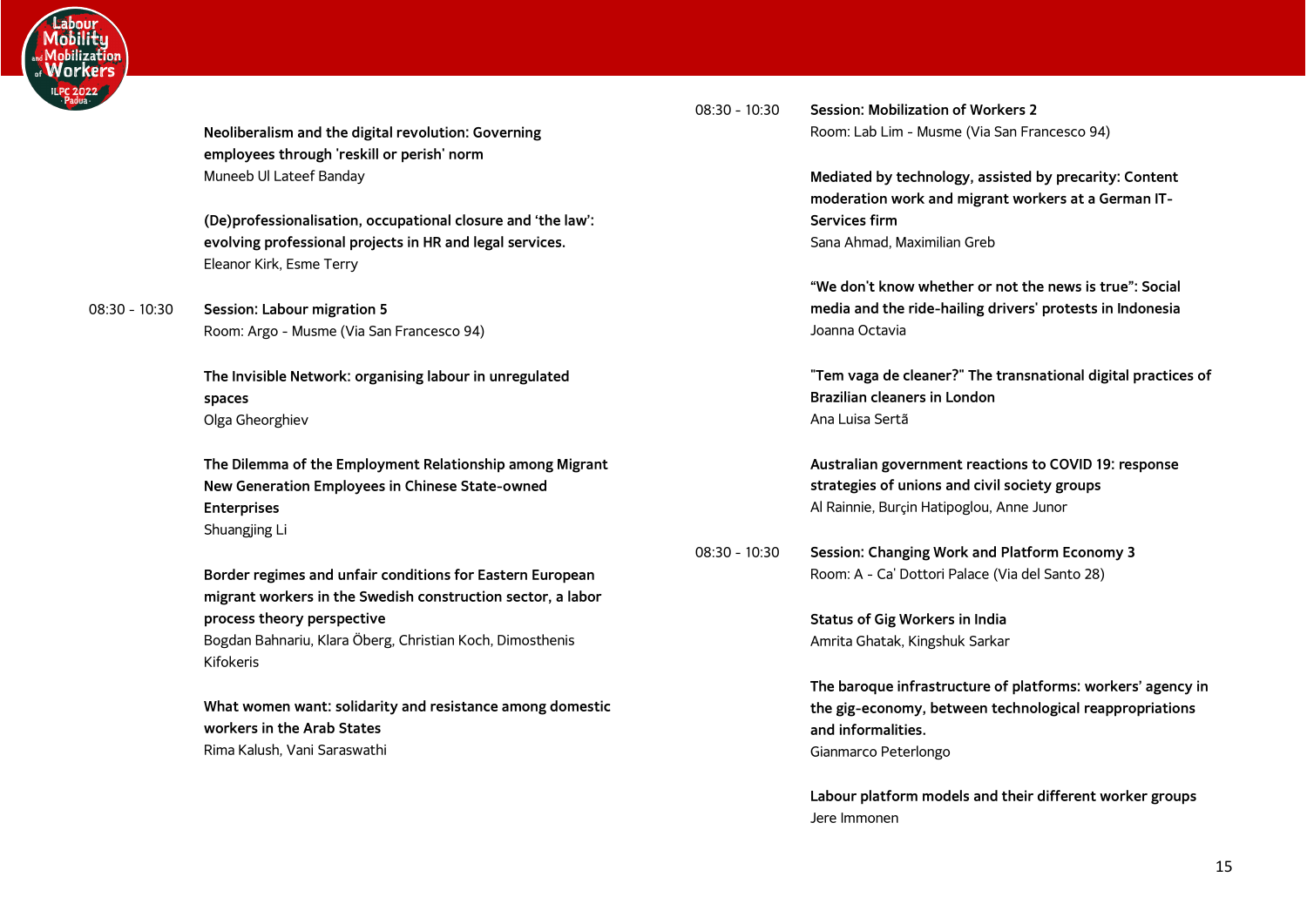

**The Dark Side of Platform Labor Process. A Soft-Skills based analysis of digital labor in Deliveroo, Airbnb and Helpling** Marco Marrone, Federico Chicchi

08:30 - 10:30 **Session: Changing Work and Platform Economy 4** Room: R - Wollemborg Palace (Via del Santo 26)

> **Online Platforms as Potential Disruptors for the Gender Gap in Employment: Evidence from GoJek in Indonesia** Yana Rodgers, Yesim Elhan-Kayalar, Yasu Sawada

**Getting onto the road: how and why platform-based passenger transportation drivers in Oslo started to drive** Sigurd Oppegaard

**Decentring the algorithm, addressing social agents' interactions in the labour process: an ethnography of fooddelivery work** Francesco Bonifacio

**Wrestling with the platforms, contending for interests: driver's self-organized fleets in the ride-hailing industry in China** Julie Yujie Chen, Wei Ding

08:30 - 10:30 **Session: Labour composition 4** Room: Giulio Regeni - De Claricini Palace (Via Cesarotti12)

> **Disability and Food Delivery Work** Renyi Hong

**Exploring power resources of native and migrant couriers in digital platform-enabled food delivery in the UK** Pedro Mendonca, Nadia Kougiannou

**A sociological study on the role played by economic networks and social institutions in enabling platform mediated service-work in India** Rajorshi Ray, Jillet Sarah Sam

**Identities in a flux? Interrogating embodied labour and vulnerabilities in the work of food delivery agents** Abhyudaya Anand Mishra, Falguni Gupta, A Venkataraman

08:30 - 10:30 **Session: Industrial Relations** Room: De Ponti - Bo' Palace (Via VIII Febbraio 2)

> **Management Opposition, Strikes and Union Threat** Patrick Nüß

**(Re)building social dialogue in Scotland? The challenges of employer representativeness in negotiating responses to crisis.** Melanie Simms

**Erosion of German Co-determination – the curse of nonsymmetrical forces** Ronald Staples, Michael Whittall

**Inside the Black Box of Works Council – Management Relations** Yolanda Grift, Annette van den Berg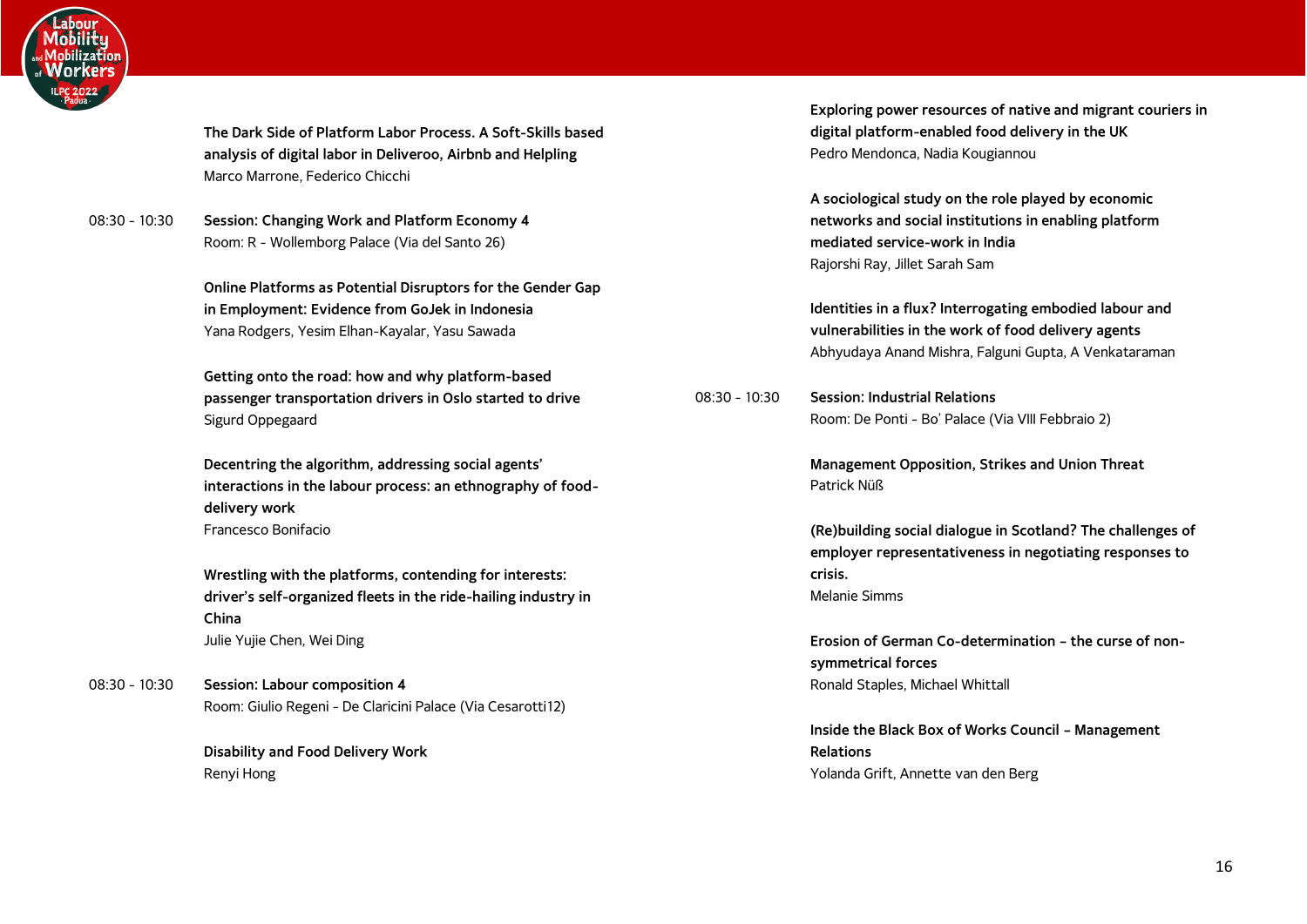

08:30 - 10:30 **Session: Mobilization of Workers 3** Room: Lecture Hall - De Claricini Palace (Via Cesarotti12)

> **State's moralistic agenda and sex workers' movement in India** Santanu Sarkar

**The expansion of platform logistic retailers to the Global South and workers' resistance: Lessons from Argentina and South Africa** Maurizio Atzeni

**From bricolage to conflicts? The pandemic experiences of work in education, health care and logistics in Poland** Adam Mrozowicki

**Privileged workers on the fence. How luxury hotels employees leaned towards mobilisation** Amelie Beaumont

**10:30 - 11:15 Coffee break – Musme (Via San Francesco 94)**

#### <span id="page-16-0"></span>**Parallel Sessions Slot 5**

11:15 - 13:15 **Session: Work, Employment and Time** Room: A - Ca' Dottori Palace (Via del Santo 28)

> **The 9-9-6 working hour system and the big-small-week working system: Complex patterns of virtual presenteeism of homeworkers under organisational surveillance** Mo XING

**Working time norms and the Covid pandemic: Organisational trials of the shorter working week** David Frayne, Brendan Burchell

**'If I keep working at this pace, I fear becoming seriously unwell': Exploring leaveism and employee well-being** James Richards, Jesus Canduela, Vaughan Ellis, Toma Pustelnikovaite, Siddartha Saxena

**Where have all the workers gone? The Retreat from the Restaurant Industry in the U.S.** Jacqueline Ross

11:15 - 13:15 **Session: Labour composition 5** Room: Giulio Regeni - De Claricini Palace (Via Cesarotti12)

> **'Just Like a Mum's Place': Defining 'Mother's Work' in a Hazelnut Atelier in Turkey** Kubra Dal, Aleyna Nur Cemile Temel, Ilayda Ugurlu, Ayse Zere

**Feeling desired, privileged and ''at home'': commodification of physical appearance and emotions in the hospitality industry.** Diana García-Catena

**Women and Work in Puerto Rico: Intersections Between Productive Activities and the Reproduction of Labor Force** Tania Garcia Ramos, Virgen Caceres Cruz

**Can new technology challenge macho-masculinities? The case of the mining industry.** Lena Abrahamsson, Jan Johansson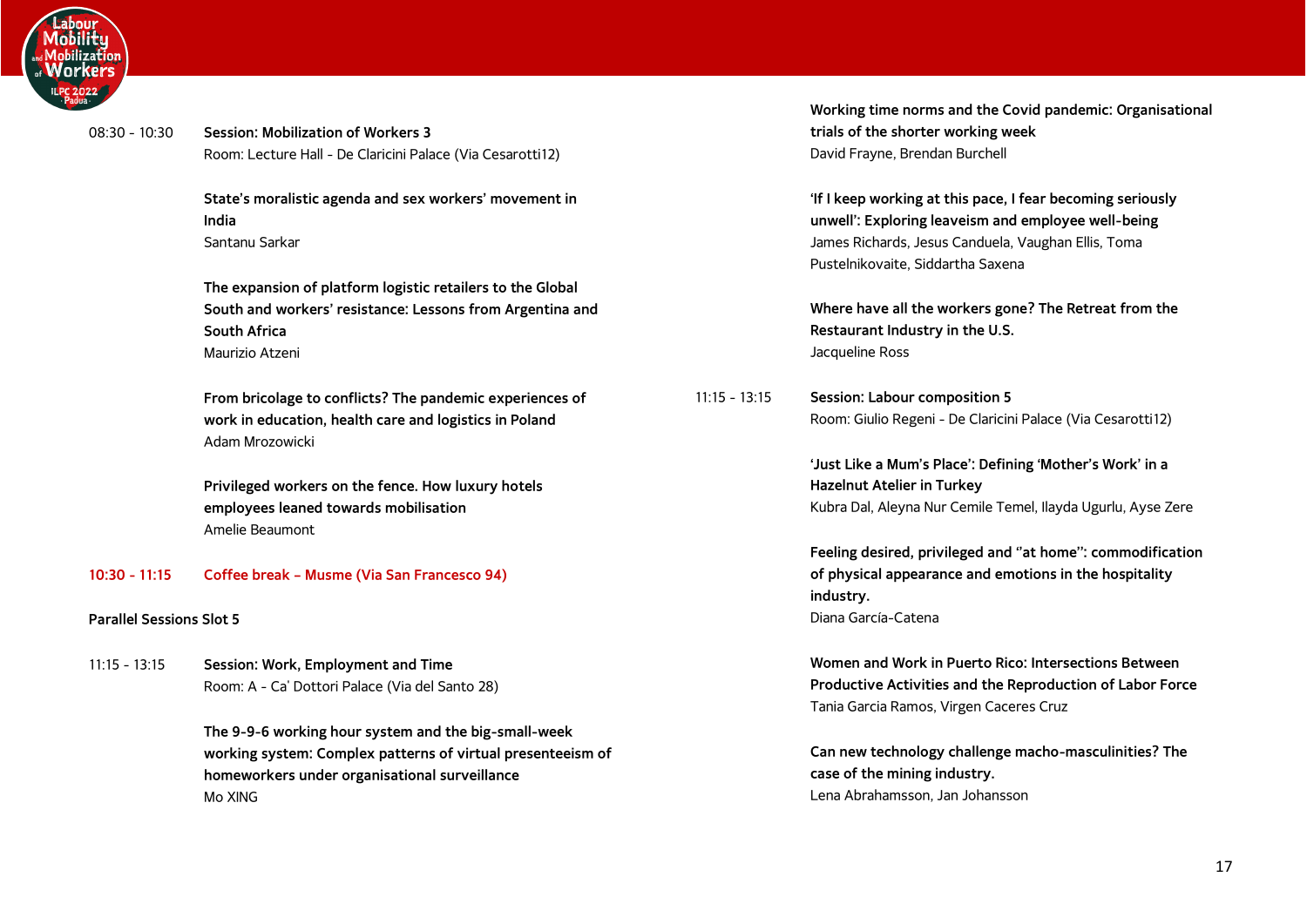

11:15 - 13:15 **Session: Changing Work and Platform Economy 5** Room: Valeria Solesin - De Claricini Palace (Via Cesarotti12)

> **Let's Move Outside: Identity Claims and Social Ties in Platform Work** Valeria Pulignano, Karol Muszyński, Maite Tapia

**Surviving and thriving in the platform economy: Strategies of workers of Tallinn's ride-hailing sector** Kairit Kall, Marge Unt, Triin Roosalu, Liis Ojamäe

**Scheduling Flexibility: Managing labour supply of gig workers in food delivery platforms** Ujjwal Kango, Rajesh Bhattacharya

11:15 - 13:15 **Session: Special stream 1.5 - Mediating migrant labour: Labour intermediaries, insecure work and social reproduction in the EU and beyond** Room: B - Ca' Dottori Palace (Via del Santo 28)

> **The Afterlife of Industrial Work: Urban to Rural Labour Transitions from the Factory to the Informal Economy** Alessandra Mezzadri, Kaustav Banerjee

**Labour regimes, migratory infrastructures and food security: state policy, social reproduction and insecure work in glasshouse horticulture** Adrian Smith

**Looking for work between available resources and pitfalls: refugees and asylum seekers' working trajectories outside reception in Trentino (Italy).** Giulia Storato

11:15 - 13:15 **Session: Special stream 2.5 - Labour conflict, forms of organization and class** Room: Elettra 1 - Musme (Via San Francesco 94) Chair/s: Jenny Chan

> **The Maruti Strikes: Consciousness and Action Among Auto Workers in India** Charvaak Pati

**Working conditions and strikes in industrial sector in Russia: independent trade unions and labour conflicts at Ford of Leningrad** Davide Bubbico

**Worker Power and Informal Organising Networks in the Gig Economy: Insights from Ride-Hailing Drivers' Movements in Africa.** Mohammad Amir Anwar

**Third path of Turkish trade unionism: Islamic trade unionism and the Hak-İş (1976-2019)** Isil Erdinc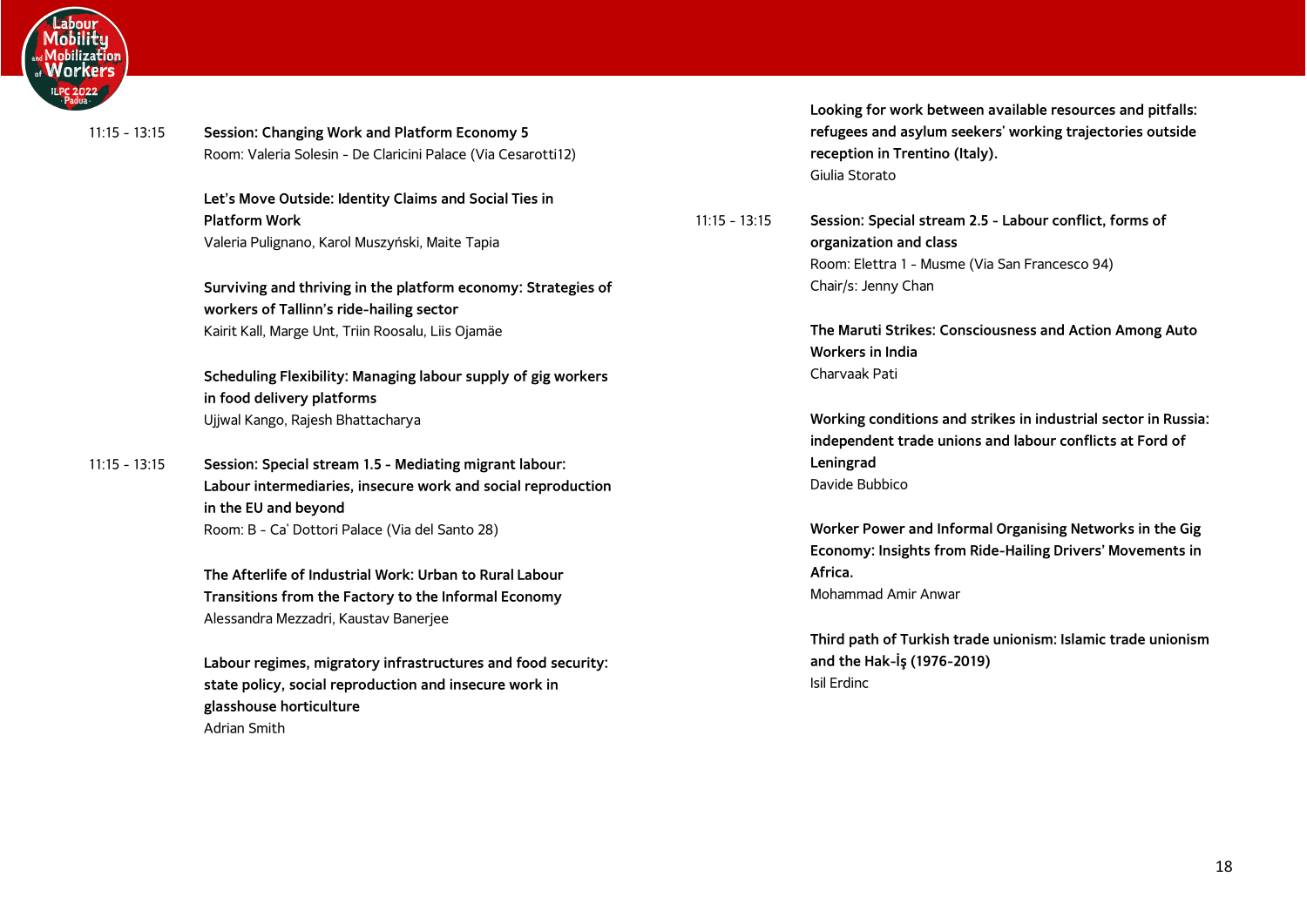

11:15 - 13:15 **Session: Special stream 3.4 - The digitalisation of work, the gig economy and migrant labour** Room: Seminar 2 - De Claricini Palace (Via Cesarotti12) Chair/s: Jamie Woodcock

> **The Intertwined (Im)Mobilities of Migrant Platform Labour in Denmark** Magnus Andersen, Marlene Spanger

> **Migration and Workers' Struggles in the Informal Economy: a growing field of research in São Paulo** Karina Quintanilha, Ana Lídia Aguiar, Vera Telles, Tiago Rangel Cortês

**(Re)producing the city: Migrant service workers and the (algo)rhythms of the globalized, digitized and "gigified" urban economy** Kristina Zampoukos, Olivia Butler, Don Mitchell

11:15 - 13:15 **Session: Global Value Chain 2** Room: Elettra 2 - Musme (Via San Francesco 94)

> **In and out of inter-firm networks – Conceptualizations of insourcing processes** Markus Hertwig, Sandra Jaworeck, Phillip Lorig, Oliver Thünken, Carsten Wirth

**Labour regimes and glocal production** Stefanie Hürtgen

**The place of work in the Portuguese automotive sector: Global value chain, production regimes, power imbalances and types of governance** Eugénia Pires, João Lopes

**Beyond the core-periphery approach. The transformation of workplace regimes in the Italian shipbuilding industry** Francesco E. Iannuzzi, Guglielmo Meardi, Nicola Quondamatteo, Devi Sacchetto

11:15 - 13:15 **Session: Managerial control and Labour Process 1** Room: Lecture Hall - De Claricini Palace (Via Cesarotti12)

> **Who is the team? Self-organized work under circumstances of fluidity** Manuel Nicklich, Judith Neumer

> **Warming up to work, Warming up to Corporate Capital: The techniques of psychosocial control on Indian E-commerce warehouse shop floor** Suraj Telange

**Working youth in traditional retail trade: managment, control and resistances** Francisco Nicolás Favieri

**Rethinking flexible work in distribution centres: a case study** Chris Smith, Yu Zheng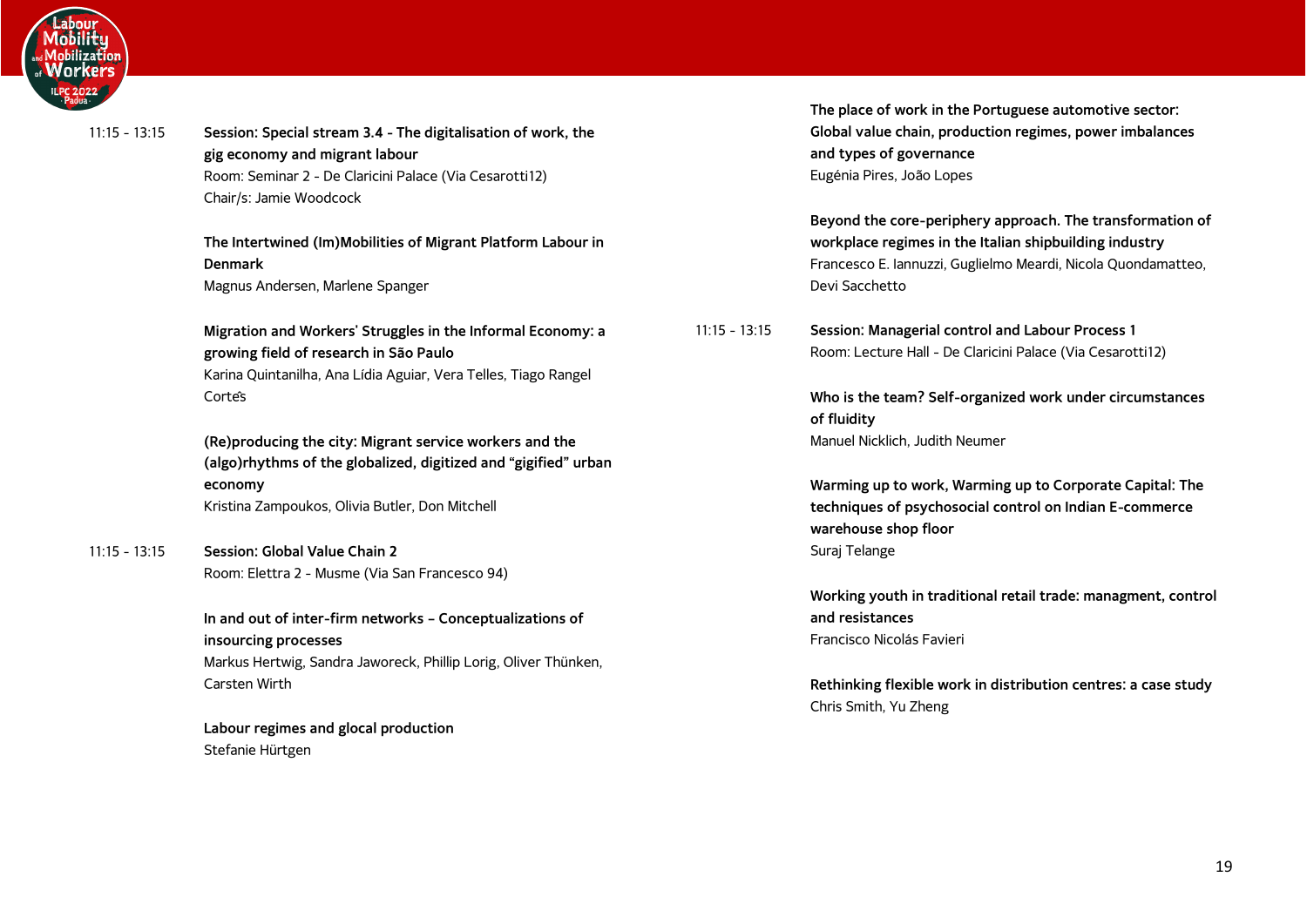

11:15 - 13:15 **Session: Remote work 1** Room: R - Wollemborg Palace (Via del Santo 26)

> **Well-being, Remote Working and Employee-led Flexibility: Informing the Post-Covid-19 Era** Daniel Wheatley, Benjamin Hopkins

**Remote work during the emergency: social and organizational implications** Sonia Bertolini, Giovanna Fullin, Valentina Goglio, Valentina Pacetti, Simone Tosi, Marinella Vercelli

**Coworking through and after Covid 19: Remote working, property markets and the spatial reconfiguration of the spaces of work** Odul Bozkurt, Harry Pitts, Greig Charlock, Jennifer Johns, Ed Yates

**Performing at home: technological control in home-working in Denmark after the Covid-19 pandemic** Elena Shulzhenko

11:15 - 13:15 **Session: Learning knowledge and skills 2** Room: Seminar 1 - De Claricini Palace (Via Cesarotti12)

> **What is 'neo-craft' work, and why it matters?** Alessandro Gandini

**Smart manufacturing and tasks automation. Reflecting routine work and the importance of transversal 'skills' in shifting to industry 4.0** Luca Antonazzo, Dean Stroud, Martin Weinel

**Reappropriating autonomy, safeguarding dignity and fighting reification: A labour process approach to meaningful work** Knut Laaser

**Introducing the Digital Miner** Jan Johansson, Lena Abrahamsson

11:15 - 13:15 **Session: Labour migration 6** Room: Argo - Musme (Via San Francesco 94)

> **Trajectories of migrant involvement in workplace representation** Serhat Karakayali, Celia Bouail

**The role of community organisations in the collective mobilisation of migrant workers: The importance of a 'community'-oriented perspective** Joyce Jiang

**Mobilization, unionization and resistance of West African Migrant Farmworkers in the province of Foggia (Southern Italy): an intersectional investigation.** Camilla Macciani

**Stratified survival, unified voice: the impact of the Covid-19 pandemic on Venezuelan migrant workers in Argentina's gig economy** Mariya Ivancheva, Jesica Pla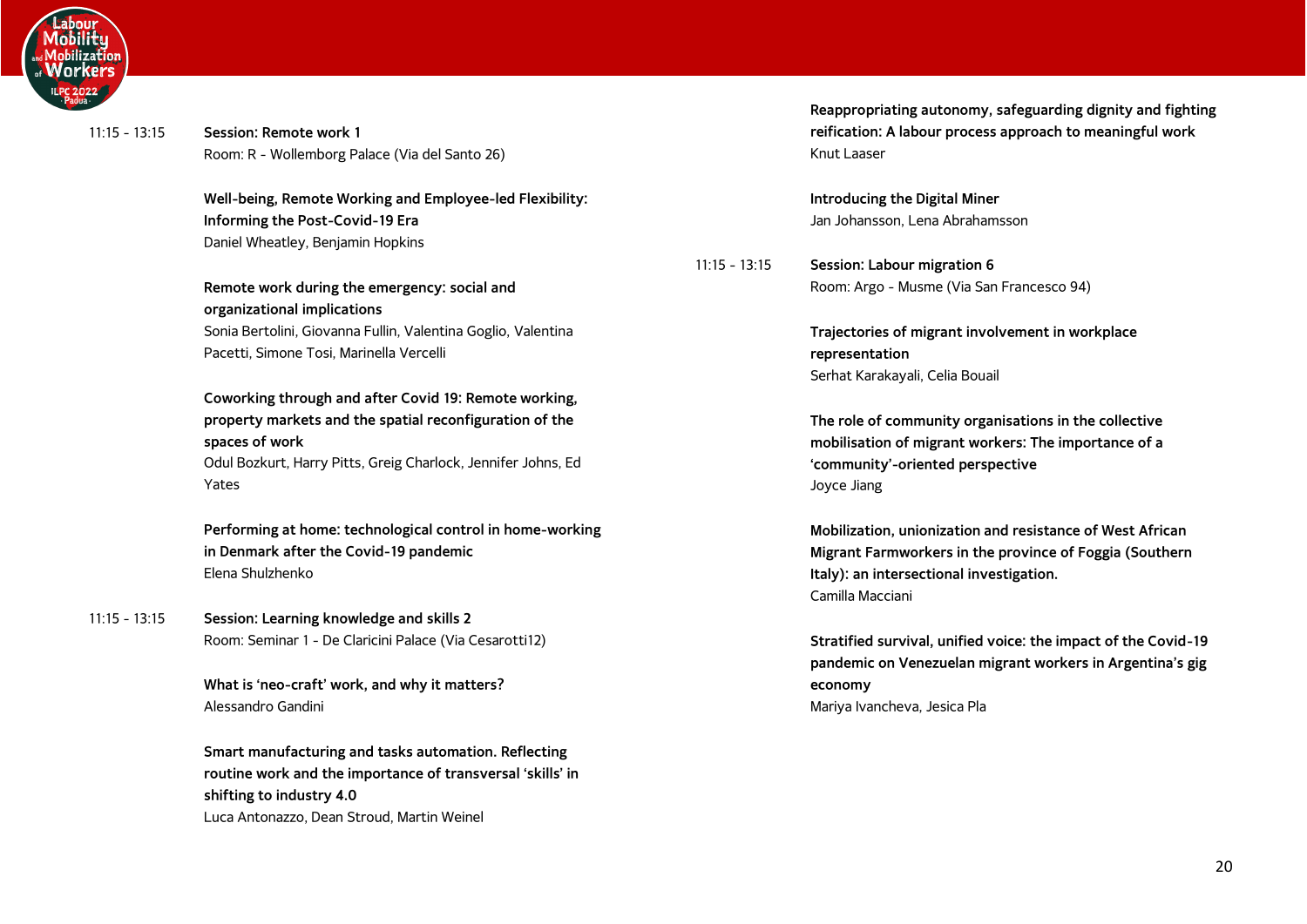

<span id="page-20-0"></span>**Workers**

|                                 |                                                              |                 | Kirsty Newsome, Sian Moore, Stef Williamson                                     |
|---------------------------------|--------------------------------------------------------------|-----------------|---------------------------------------------------------------------------------|
| $11:15 - 13:15$                 | <b>Session: Labour migration 7</b>                           |                 |                                                                                 |
|                                 | Room: Lab Lim - Musme (Via San Francesco 94)                 | $14:30 - 16:00$ | <b>Session: Labour migration 8</b><br>Room: Argo - Musme (Via San Francesco 94) |
|                                 | Settled but not integrated.                                  |                 |                                                                                 |
|                                 | Anne Mette Ødegård, Rolf K. Andersen                         |                 | Between a Rock and a Hard Place: Migrant Work in Singapore<br>Julia Schoonover  |
|                                 | <b>Embodying Development: Voice of Chinese Returnee</b>      |                 |                                                                                 |
|                                 | Workers Building Infrastructure Projects in Africa           |                 | Labour Unrest in China: an ever-changing decade.                                |
|                                 | Meng Xing, Yu Zheng, Chris Smith                             |                 | Dario Di Conzo                                                                  |
|                                 | Outsourced migrant workforce and algorithmic management      |                 | Construction of political subjects in pandemic times:                           |
|                                 | against labour power. Ride-hailing platforms' model and      |                 | organizing precarious workers at the Immigrant Workers                          |
|                                 | workers' resistance in Paris and Brussels                    |                 | Centre (IWC) in Quebec, Canada                                                  |
|                                 | Fabien Brugière                                              |                 | Susana Ponte Rivera, Cheolki Yoon, Manuel Salamanca Cardona                     |
| $13:15 - 14:30$                 | Lunch Break - Musme (Via San Francesco 94)                   | $14:30 - 16:00$ | <b>Session: Labour migration 9</b>                                              |
|                                 |                                                              |                 | Room: Lab Lim - Musme (Via San Francesco 94)                                    |
| <b>Parallel Sessions Slot 6</b> |                                                              |                 |                                                                                 |
|                                 |                                                              |                 | Immigrant children may work in American fields based on a                       |
| 14:30 - 16:00                   | Session: Precarity, identity and labour process 4            |                 | cultural working-class matter                                                   |
|                                 | Room: Elettra 2 - Musme (Via San Francesco 94)               |                 | Soraya Conde                                                                    |
|                                 | The Dark Triad: How the Welfare State gave rise to a new     |                 | Ideologies of Work, Learning, and Development: Rethinking                       |
|                                 | Precariat during the Covid-19 pandemic.                      |                 | digital skills programs for refugee youth                                       |
|                                 | Sidsel Hove                                                  |                 | Genevieve Ritchie                                                               |
|                                 | "Free time" and collective actions. The case of performing   |                 | Immigration and labour market in times of systemic crisis.                      |
|                                 | arts workers mobilisations in Italy                          |                 | The Italian case study in the context of European integration                   |
|                                 | Francesco E. Iannuzzi, Francesco Campolongo                  |                 | process                                                                         |
|                                 |                                                              |                 | Alessandro Perri                                                                |
|                                 | Essential Working: The Impact of Covid-19 on Parcel Delivery |                 |                                                                                 |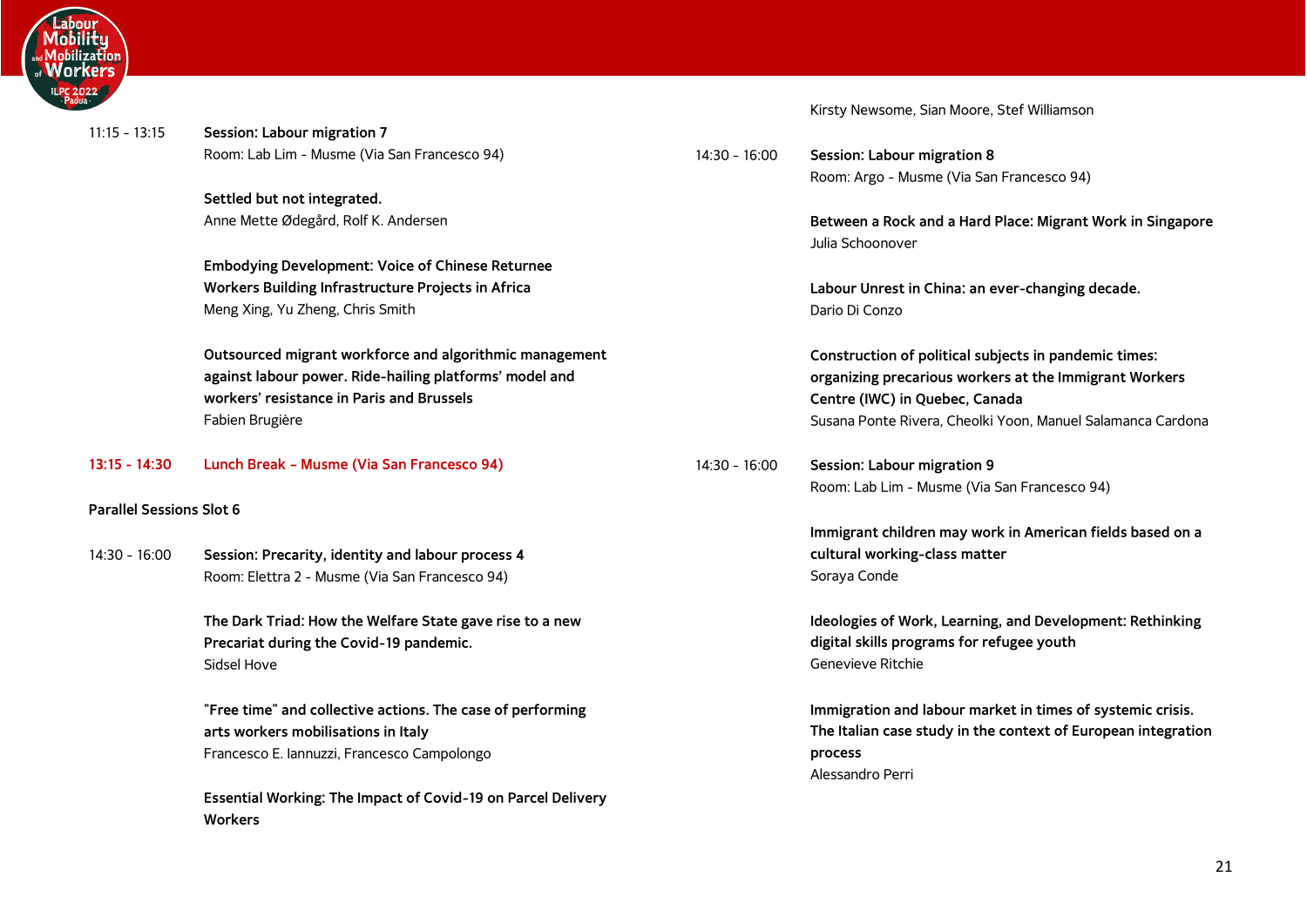

14:30 - 16:00 **Session: Trade Union Strategies** Room: Lab Table - Musme (Via San Francesco 94)

> **A comparative history of the development of trade union movement in Palestine and Lebanon** Canan Özcan Eliaçık

**Explaining Variation in Trade Union Responses to Restructuring: Evidence from France** Ruth Reaney, Genevieve Coderre-Lapalme

**Bureaucracy and Democracy: The Experience of DİSK (1967- 1980)** Atakan Çiftçi, Svenja Huck

14:30 - 16:00 **Session: Mobilization of Workers 4** Room: De Ponti - Bo' Palace (Via VIII Febbraio 2)

> **From Shop Floor to the Global Union: Alternative and Institutionalized Practices in the Building of Unions' International Power** Julia Soul

**form exit to voice? The changing contours of workplace protests in Russia** Claudio Morrison, Nikolaus Hammer

**Labour share and class conflict - Why hasn't the labour share fallen in Australian manufacturing? A Kaleckian analysis.** Richard Gough, Ruth Ballardie, Jamie Doughney

14:30 - 16:00 **Session: Labour, Technology and Representation** Room: A - Ca' Dottori Palace (Via del Santo 28)

> **The impact of the autonomy-control paradox through blockchain technology on site and white-collar workers in construction production: insights from Sweden** Dimosthenis Kifokeris, Christian Koch

**The digitalisation of doctor's decision making process** Jörg Kirchhoff

14:30 - 16:00 **Session: Special stream 1.6 - Mediating migrant labour: Labour intermediaries, insecure work and social reproduction in the EU and beyond** Room: B - Ca' Dottori Palace (Via del Santo 28) Chair/s: Hannah Schling

> **Bogus self-employment and top-down versus bottom-up labour law enforcement in Slovakia** Petr Mezihorak

**Labour rights for temporary migrant workers: how to accelerate reforming the labour management system in the Gulf States?** Nicola Piper, Vani Saraswathi

**Transnational mediated migration: Cross-border recruiters as a mode of governance of social reproduction** Katharine Jones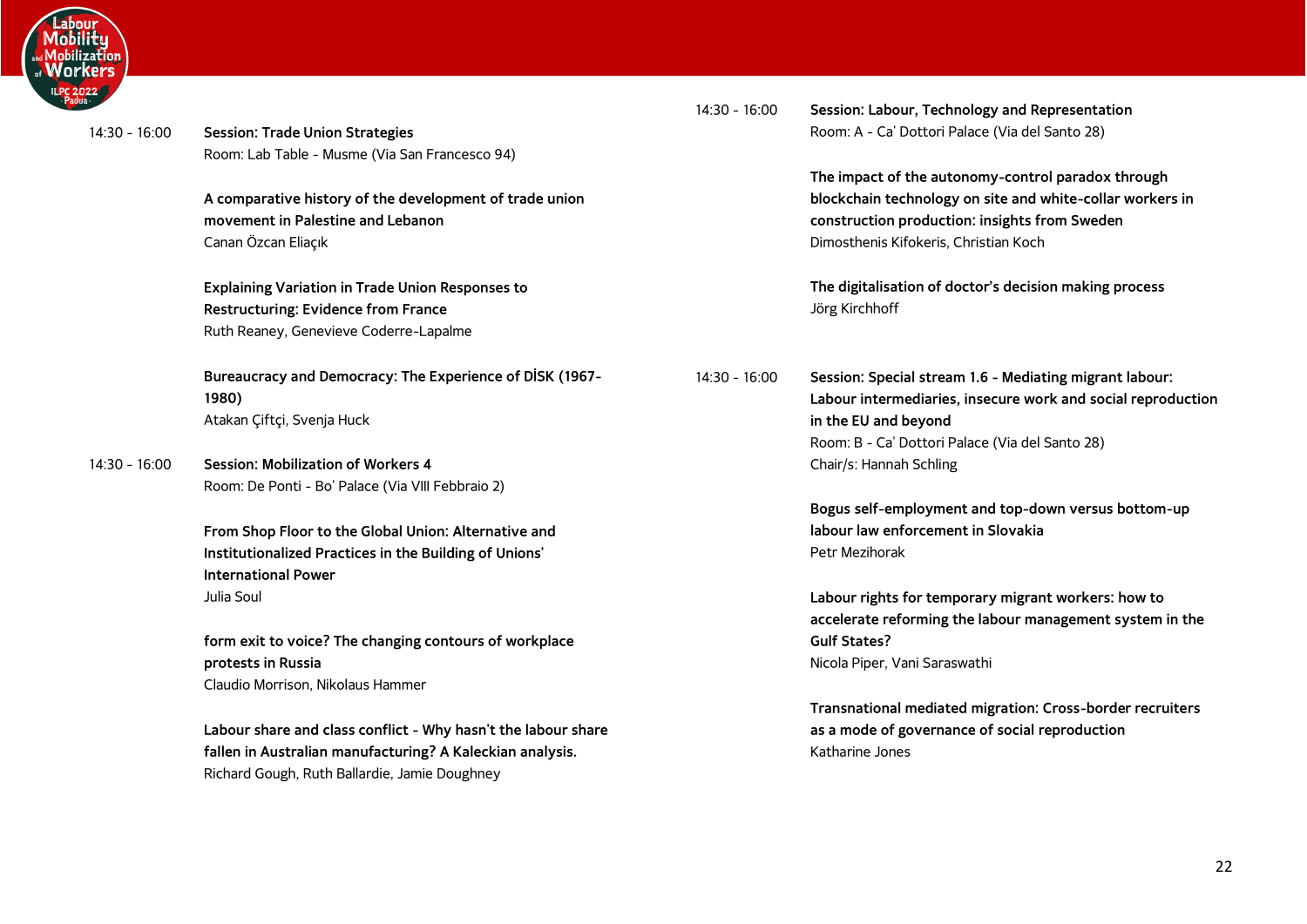

14:30 - 16:00 **Session: Special stream 2.6 - Labour conflict, forms of organization and class** Room: Elettra 1 - Musme (Via San Francesco 94) Chair/s: Maurizio Atzeni

> **From recalcitrance to resistance: further reflections on the repertoire of oppositional practices** Paul Thompson

**Moving beyond the fences of industrial relations? Understanding workers' voice of discontent within food delivery platform work in Bologna (Italy)** Claudia Marà, Valeria Pulignano, Paul Stewart

**Resistance without solidarity? The conflicting meanings of organizational misbehaviour among blue-collar workers in an Italian factory** Angelo Moro

14:30 - 16:00 **Session: Special stream 3.5 - The digitalisation of work, the gig economy and migrant labour** Room: Seminar 2 - De Claricini Palace (Via Cesarotti12) Chair/s: Francesco Della Puppa

> **Workplace Algorithms as 'Objects of Belief': The Case of Jira Software** Gal Weber, Asaf Darr

**Understanding platform worker organising: the case study of Deliveroo in the UK** Jamie Woodcock

**Algorithm says «no»: insights from TAP airlines' restructuring through automated decision making devices** Tiago Vieira, Phoebe Moore, Robert Donoghue

14:30 - 16:00 **Session: Self-Employment 1** Room: Giulio Regeni - De Claricini Palace (Via Cesarotti12)

> **Emerging forms of collective representation. The case of RedActa** Andrea Bottalico, Annalisa Murgia

**Organizing the Officeless: Class Antagonism and Politics of Freelancing in Istanbul** Özlem Ilyas

**The Interlinks between Workers' Mobility and Work Effort Struggles: The case of the Korean game industry.** Jiyoon Park

14:30 - 16:00 **Session: Managerial control and Labour Process 2** Room: Lecture Hall - De Claricini Palace (Via Cesarotti12)

> **Re-thinking Surveillance Capitalism: Big Tech, Mass Worker Surveillance, and Securitization** Jake Alimahomed-Wilson, Sabrina Alimahomed-Wilson

**Algorithmic Management and Workplace Power Dynamics: Redefining the Frontiers of Visible and Invisible Work** Kai-Hsin Hung, Cassandra Bowkett, Julie Garneau, Christian **Lévesque**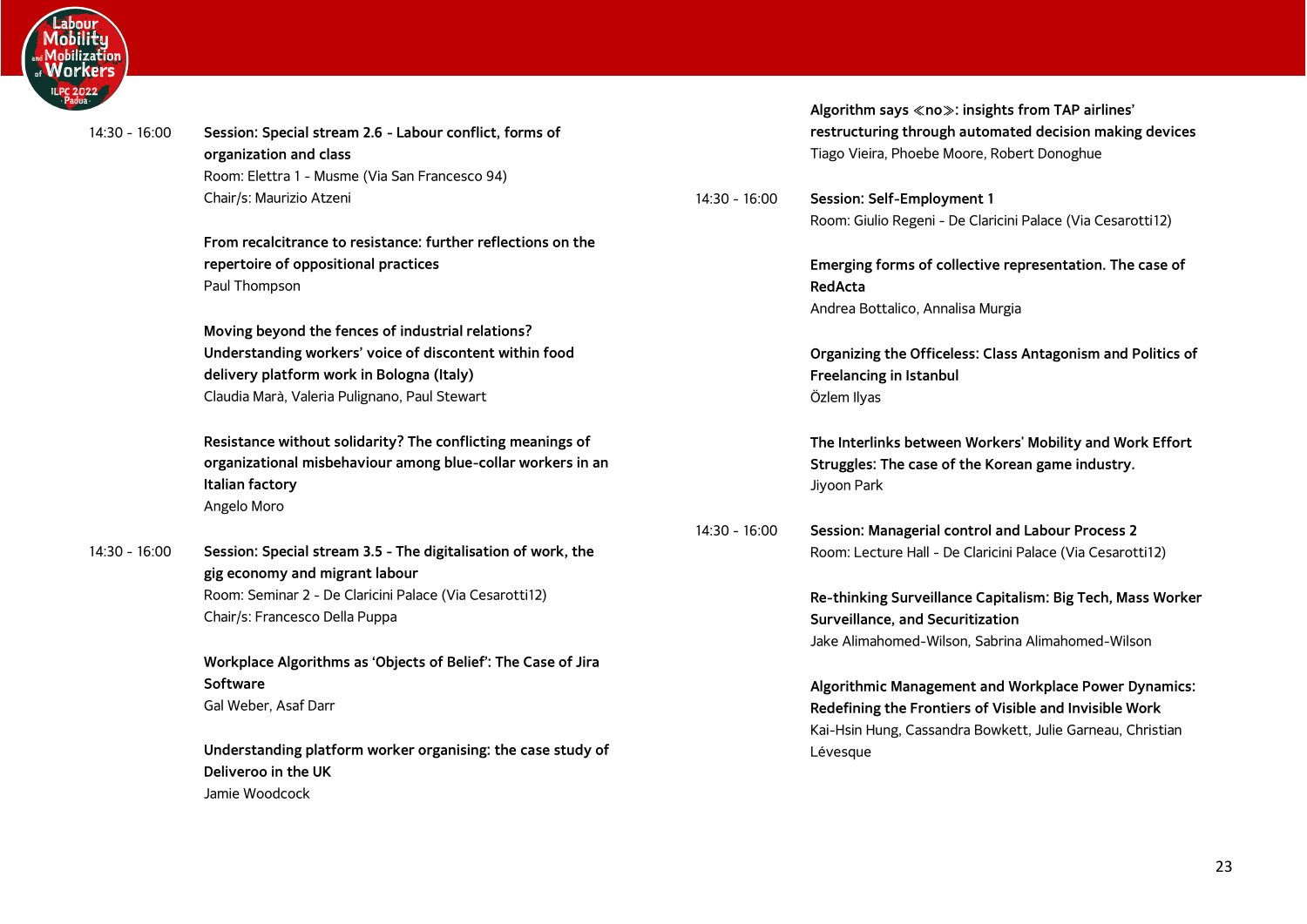

**Processing the Product, Catching the Worker: A case study of technological surveillance in an Indian warehouse** Suraj Telange, Manikantha Nataraj

14:30 - 16:00 **Session: Remote work 2** Room: R - Wollemborg Palace (Via del Santo 26)

> **From Homeworking to Hybrid working: A 'new normal' in terms of autonomy and control?** Karen Bilsland, Donald Hislop

**Struggling for Agency while Working from Home. Digital Technology and the Emergence of (New) Practices of Remote Work** Tanja Carstensen

**The illusory nature of autonomy in hybrid working: before, during and after Covid-19** Hugh Cook, Irena Grugulis, James Brooks

**16:00 - 16:30 Coffee break**

#### <span id="page-23-0"></span>**Parallel Sessions Slot 7**

16:30 - 18:00 **Session: Precarity, identity and labour process 5** Room: Elettra 2 - Musme (Via San Francesco 94)

> **Developing or degrading young workers? How business strategy and labour process shapes job quality across different industrial sectors in England** Edward Yates

**Sticky wickets for elite women cricketers: how do elite talents' mobility liminoid experiences impact upon their identity work?** Gwen Chen, Carole Tansley, Maged Shoukry

**Digitalization of Norwegian retail – towards a more divided workforce?** Kristin Alsos, Kristine Nergaard, Sissel C. Trygstad

16:30 - 18:00 **Session: Labour migration 10** Room: Argo - Musme (Via San Francesco 94)

> **Labour mobility post-Brexit: a sectoral and multi-scalar approach to changing migration regulation and impact on labour processes and social dialogue** Gabriella Alberti, Chris Forde, Jo Cutter, Zinovijus Ciupijus, Ioulia Bessa, Marketa Dolezalova

**Retrenchment', 'Disruption' and 'Re-organisation': Double Mobility Practices and the Impact of the Covid-19 pandemic on the European Shipbuilding Sector** Ines Wagner, Jan Czarzasty, Jon Erik Dølvik, Karen Jaehrling, Anne Mette Ødegård, Devi Sacchetto, Aurora Trif

**Offshoring and Immigration in a Transnational Firm: A Labor Process Perspective of Software Services** Bhumika Chauhan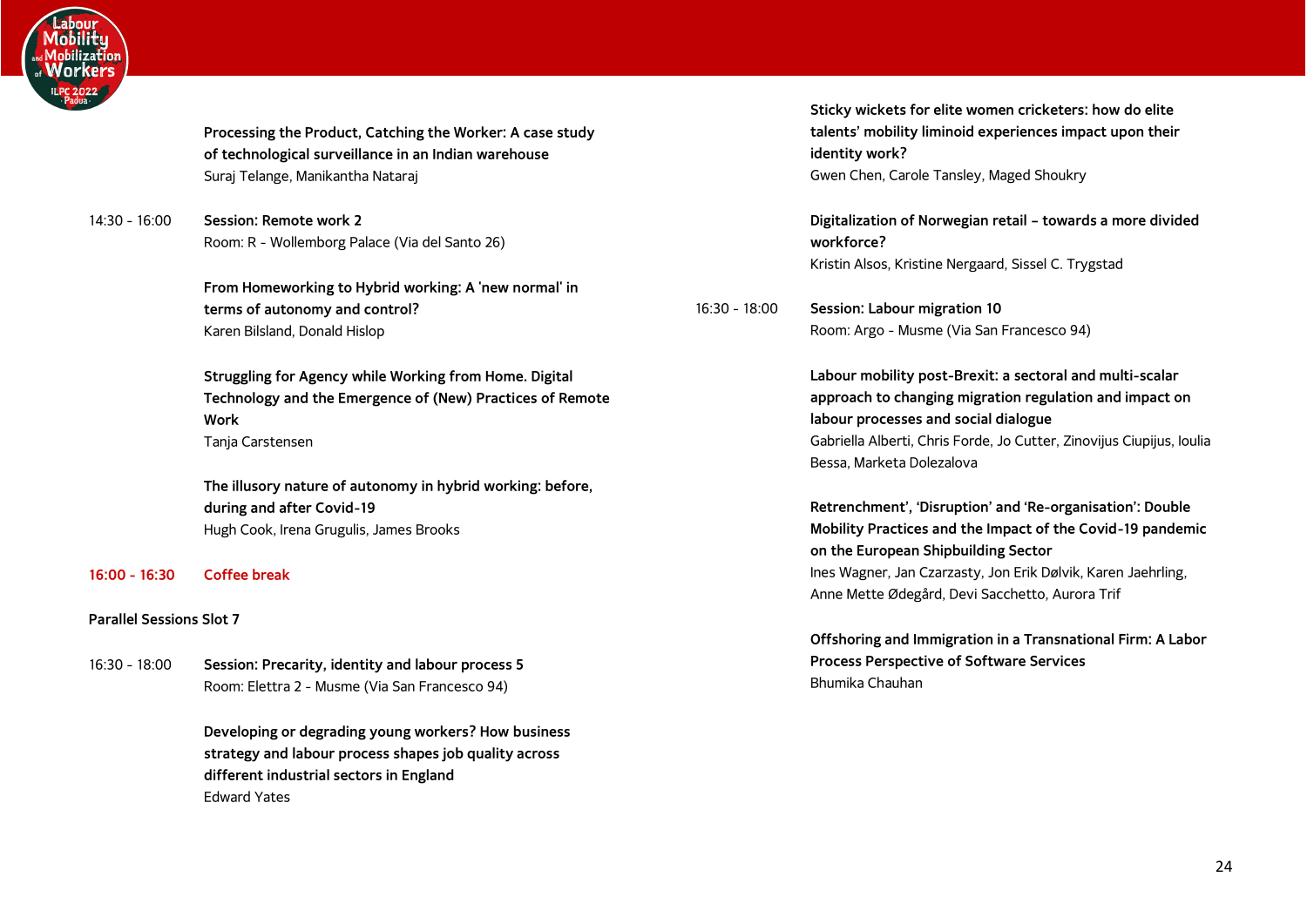

16:30 - 18:00 **Session: State and labour process** Room: Lab Table - Musme (Via San Francesco 94)

> **(Neoliberal) Optimization in the Public Employment Relations of Turkey**  Esra Aras

**Impacts of labor reform, free trade and covid in the automotive industry in Mexico** Willebaldo Gomez Xuppa, Alda Gonzalez Velasco

**Labor reform impact on labor relation on the Brazilian steel industry** Flavia Ribeiro, João Gabriel Tury, Marcela Sales, Marco Tulio Vieira

16:30 - 18:00 **Session: Precarity, identity and labour process 6** Room: A - Ca' Dottori Palace (Via del Santo 28)

> **Financialisation and the Rise of Atypical Employment** Giorgos Gouzoulis, Panagiotis (Takis) Iliopoulos

**Institutional impact on job quality in multinational corporations. The case of LIDL in Italy and Denmark.** Beatrice Bianconi

**From Partner to Bully: The Degradation of Work in China's Walmart Retail Stores** Eileen Otis

16:30 - 18:00 **Session: Mobilization of Workers 5** Room: De Ponti - Bo' Palace (Via VIII Febbraio 2)

> **Transnational Labour Activism and Multinational Corporations: the case of Amazon in Germany, Italy and the US** Riccardo Emilio Chesta, Casper Gelderblom

> **Collective Action and Solidarity in the Platform Economy in India** Swati Chintala

**Warehousing consent? Labour conflicts, worker mobility and union strategies in Italian and French warehouses** Lucas Tranchant, Carlotta Benvegnù

16:30 - 18:00 **Session: Labour and Technology 3** Room: Lecture Hall - De Claricini Palace (Via Cesarotti12)

> **'Removing it from the draw' – worker resistance and engagement with new technology in social care** Ian Cunningham, Alina Baluch, Philip James, Donna Baines, Kendra Briken

**Not so Routine after All: Creative Work Routines, Off-Standards and Tacit Knowledge in the Smart Factory** Chiara Benassi, Lisa Dorigatti

**Data Work in Facial Recognition Production: A Topography of Invisibility** Assia Wirth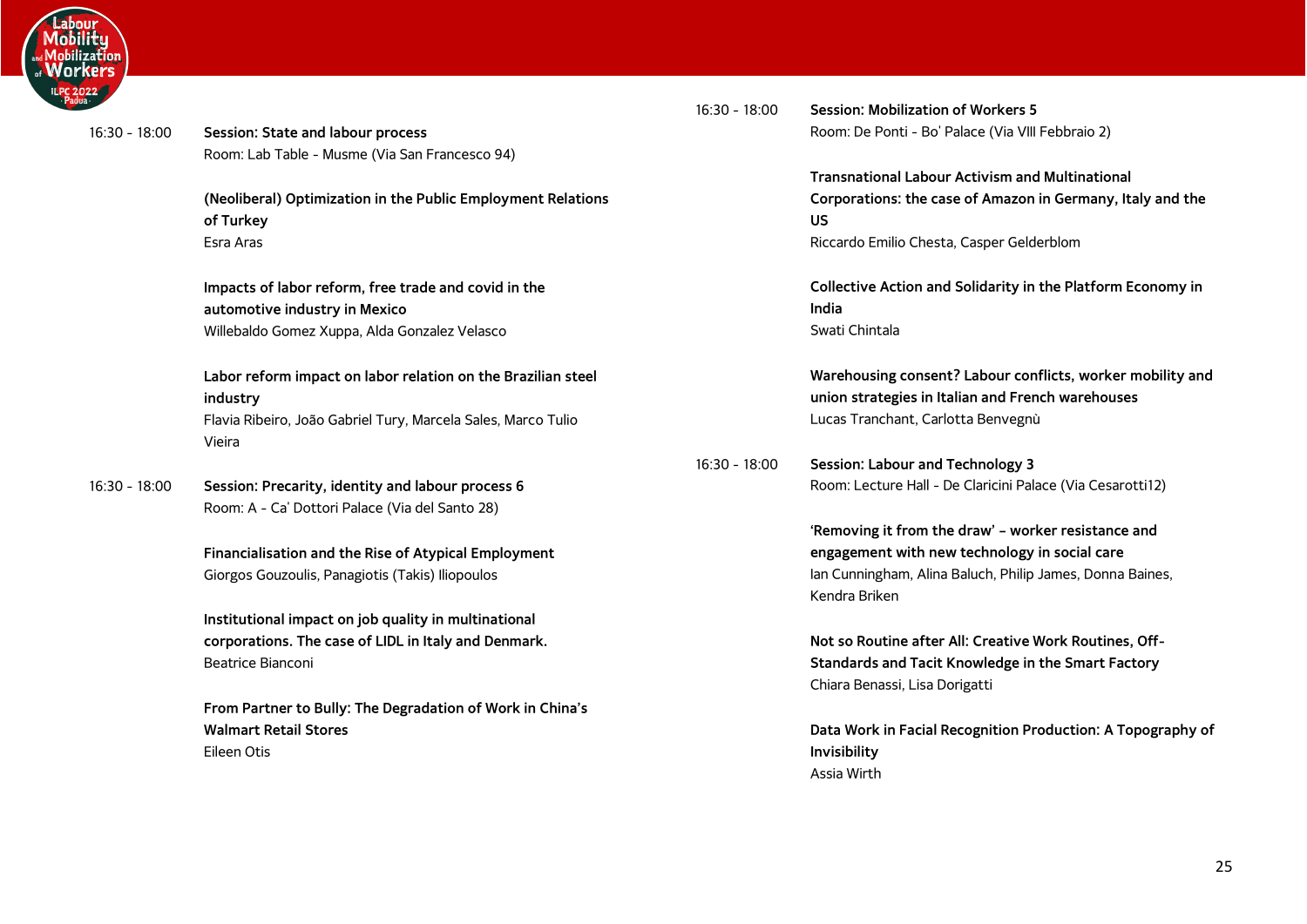

16:30 - 18:00 **Session: Special stream 1.7 - Mediating migrant labour: Labour intermediaries, insecure work and social reproduction in the EU and beyond** Room: B - Ca' Dottori Palace (Via del Santo 28) Chair/s: Hannah Schling

> **Who need a middleman? How "feet partners" save polish ride-hailing market for Uber** Bartosz Mika, Dominika Polkowska

**Masked staffing in the Swedish building sector** Rasmus Ahlstrand

**How do Polish temp workers in the German logistics industry experience and reflect on work, precarity and marginalisation?** Robert Koepp

16:30 - 18:00 **Session: Special stream 2.7 - Labour conflict, forms of organization and class** Room: Elettra 1 - Musme (Via San Francesco 94) Chair/s: Maurizio Atzeni

> **A Planet on Fire Fell into the Sea: Working-Class Environmentalism and Industrial Decline in Porto Marghera, Venice** Lorenzo Feltrin

**The Covid-19 crisis as a turning point in the decline of working-class power and moving beyond mainstream industrial relations approaches** Dario Azzellini, Marcelo Vieta

**Solidarity and collective action among migrant delivery workers. The case of Latin America** Francisca Gutiérrez, Pablo Pérez

16:30 - 18:00 **Session: Special stream 3.6 - The digitalisation of work, the gig economy and migrant labour** Room: Seminar 2 - De Claricini Palace (Via Cesarotti12) Chair/s: Francesco Della Puppa

> **The student becomes the gig-worker: An inquiry into an emergent hospitality platform and its student workforce.** George Briley

**Bits and Bytes: Transforming Labour into Information in Long-term Care** Tamara Daly

**Social reproduction as a lens for the platform economy. The case of ride hailing and short-term rental** Carlotta Benvegnu, Eleni Kampouri

16:30 - 18:00 **Session: Self-Employment 2** Room: Giulio Regeni - De Claricini Palace (Via Cesarotti12)

> **When work stops, but workers mobilise. The case of Syndicat National des Artistes Plasticiens during the pandemic** Mathilde Mondon-Navazo, Annalisa Murgia, Paolo Borghi, Valeria Piro, Petr Mezihorak, Rossella Bozzon, Pierluigi Di Gennaro

**Financial resilience of self-employed workers during the corona crisis: the role of networks** Rowena Blokker, Wieteke Conen, Paul de Beer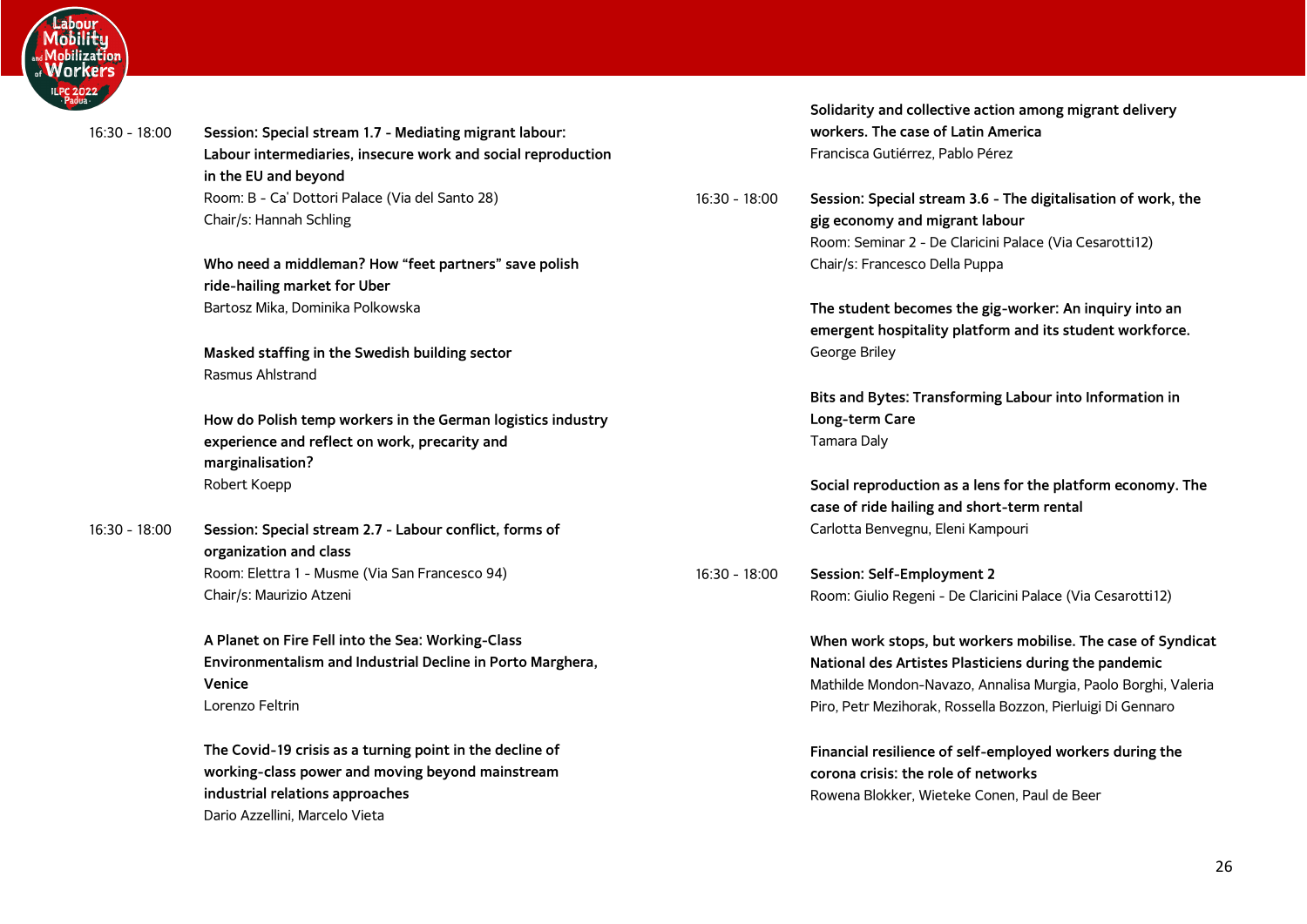

**Understanding the Dilemma of Alienation and Emancipation: An Ethnographic Study on Freelancers in the Media and Culture Industries in Turkey** Gamze Yücesan-Özdemir , Çağrı Kaderoğlu Bulut 16:30 - 18:00 **Session: Remote work 3** Room: R - Wollemborg Palace (Via del Santo 26) **Workations - A New Destination of Mobile Work?** Mona Bassyiouny, Maximiliane Wilkesmann **Autonomy and control in mass remote working during the Covid-19 pandemic. Evidence from a crossprofessional and cross-national analysis** Francesco Sabato Massimo, Angelo Moro, Marta Fana **Robotic displacement: virtual migration and digital automation** Alessandro Delfanti 16:30 - 18:00 **Session: Work and Health** Room: Lab Lim - Musme (Via San Francesco 94) **Health, Job Precarity, Employment, Poverty, and Life Expectancy** Aviad Tur-Sinai, Daniel Gottlieb **Precarious conditions and health of workers doing platformmediated online work. A mixed methods analysis.** Barbara Haas, Marcel Bilger, Maddalena Lamura, Dominik Klaus 18:00 - 19:30 **Symposium 1: The Future of Work and Workers** Room: Lecture Hall - De Claricini Palace (Via Cesarotti12) Tobias Schulze-Cleven (Rutgers University), Todd Vachon (Rutgers University), Donna Baines (University of British Columbia), Kendra Briken (University of Strathclyde), Matt Vidal (Loughborough University London), Paul Thompson (University of Stirling) 18:00 - 19:30 **Symposium2: Workers' rights and solidarities in cross-border labour markets in Central and Eastern Europe: conversation with practitioners, trade unions and activists.** Room: Elettra 1 - Musme (Via San Francesco 94) Marek Čaněk (Central European Organising Center, C.O.Z.Z., Czechia), Iaryna Khomtsii (Damo Radu Agency - NGO - Ukraine -Italy), Marta Romankiy (You Can Count on Me - migrant initiative and support group (Poland), Jasmina Krunić (ASTRA -Organization combating human trafficking and labour exploitation, Serbia), Olena Fedyuk (University of Padua) 20:30 - 24:00 **Social Dinner and Live Music** Pedrocchi Restaurant (Via VIII Febbraio 15)

**Work, illness, and mobility: a critical ecological approach**

<span id="page-26-0"></span>27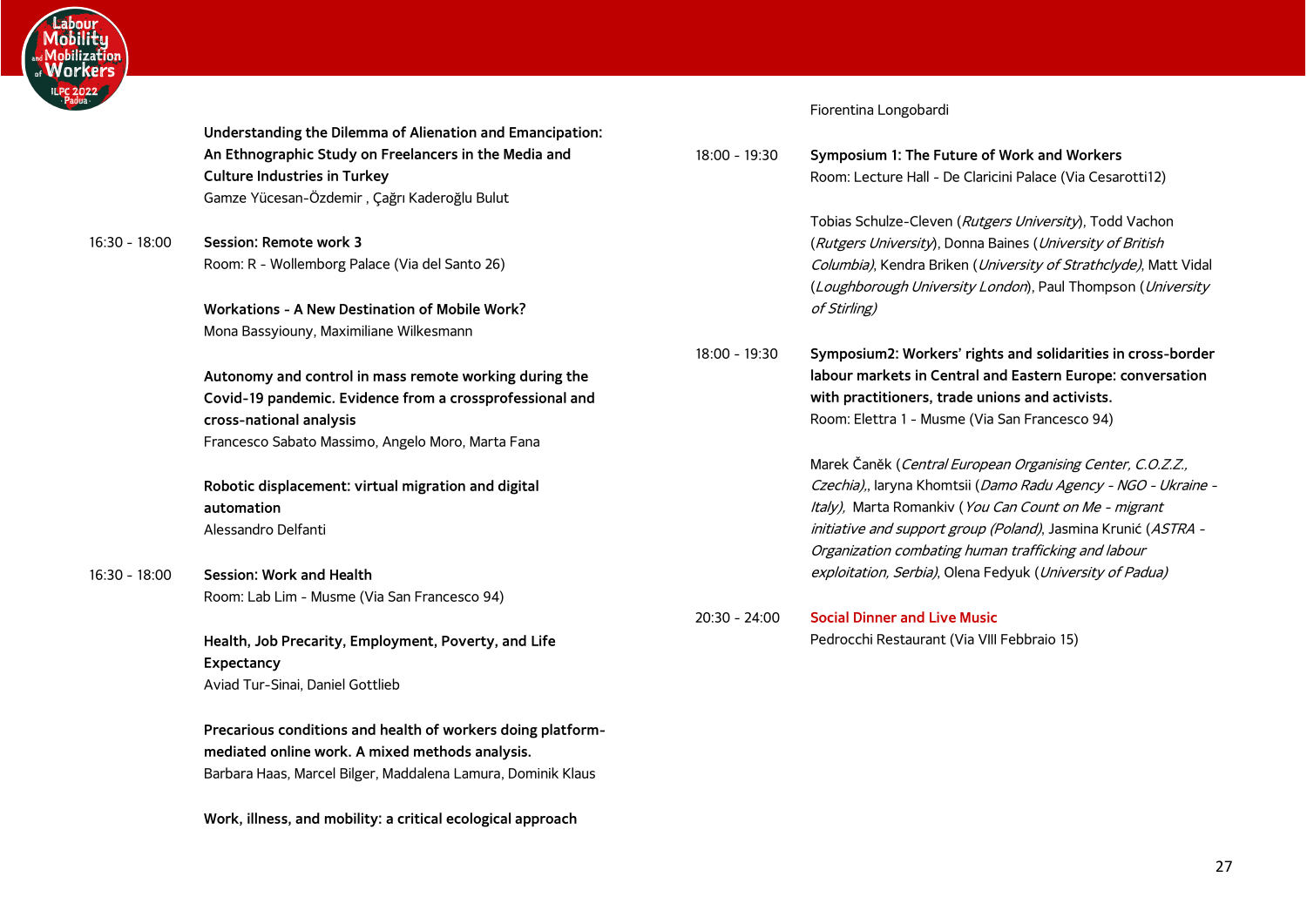

### <span id="page-27-0"></span>Saturday, 23 April

#### <span id="page-27-1"></span>**Parallel Sessions Slot 8**

09:00 - 10:30 **Session: Special stream 3.7- The digitalisation of work, the gig economy and migrant labour** Room: Seminar 2 - De Claricini Palace (Via Cesarotti12) Chair/s: Francesco Della Puppa

> **First automate, then delocalize: work process and Industry 4.0 in GKN Driveline** Francesca Gabbriellini

**What is a modernised mine? Fourth Industrial Revolution and the labour process in South Africa** Mattia Dessì

**Organising the Unorganised: India's experiment with unionising the Gig Workers.** Dipsita Dhar

09:00 - 10:30 **Session: Learning knowledge and skills 3** Room: Valeria Solesin - De Claricini Palace (Via Cesarotti12)

> **What do we know about the constitution, control and experiences of highly-skilled workers? A review.** Steve Vincent, Scott Hurrell, Andrew Kozhevnikov

> **Valuing Entrepreneurs. The Destruction, Creation and Devaluation of Human Capital in Poland** Elisabetta Magnani, Gavin Rae

**Digital technologies in care work. The quest for quality, autonomy and meaning in elderly care.** Agnete Meldgaard Hansen, Sidsel Lond Grosen, Annette Kamp

09:00 - 10:30 **Session: Working Poor** Room: B - Ca' Dottori Palace (Via del Santo 28)

> **'It was doing my head in': Low-paid multiple employment and zero hours work** Jo McBride, Andrew Smith

> **Unpaid Labour in the Platform Economy: A Typology of Wage Theft in the Digital Age** Matthew Cole

**Employer awareness of working poverty: a qualitative case study** Victoria Walker, Ian Cunningham

09:00 - 10:30 **Session: Mobilization of Workers 6** Room: Elettra 1 - Musme (Via San Francesco 94)

> **Care Work, Crisis and Successful Resistance Strategies: A Situationally Sensitive Framework Analysis** Donna Baines

**The contradictory relationship with neoliberalism in Scotland: Evidence from front-line care workers and classroom assistants** Doug Young, Derek Thomson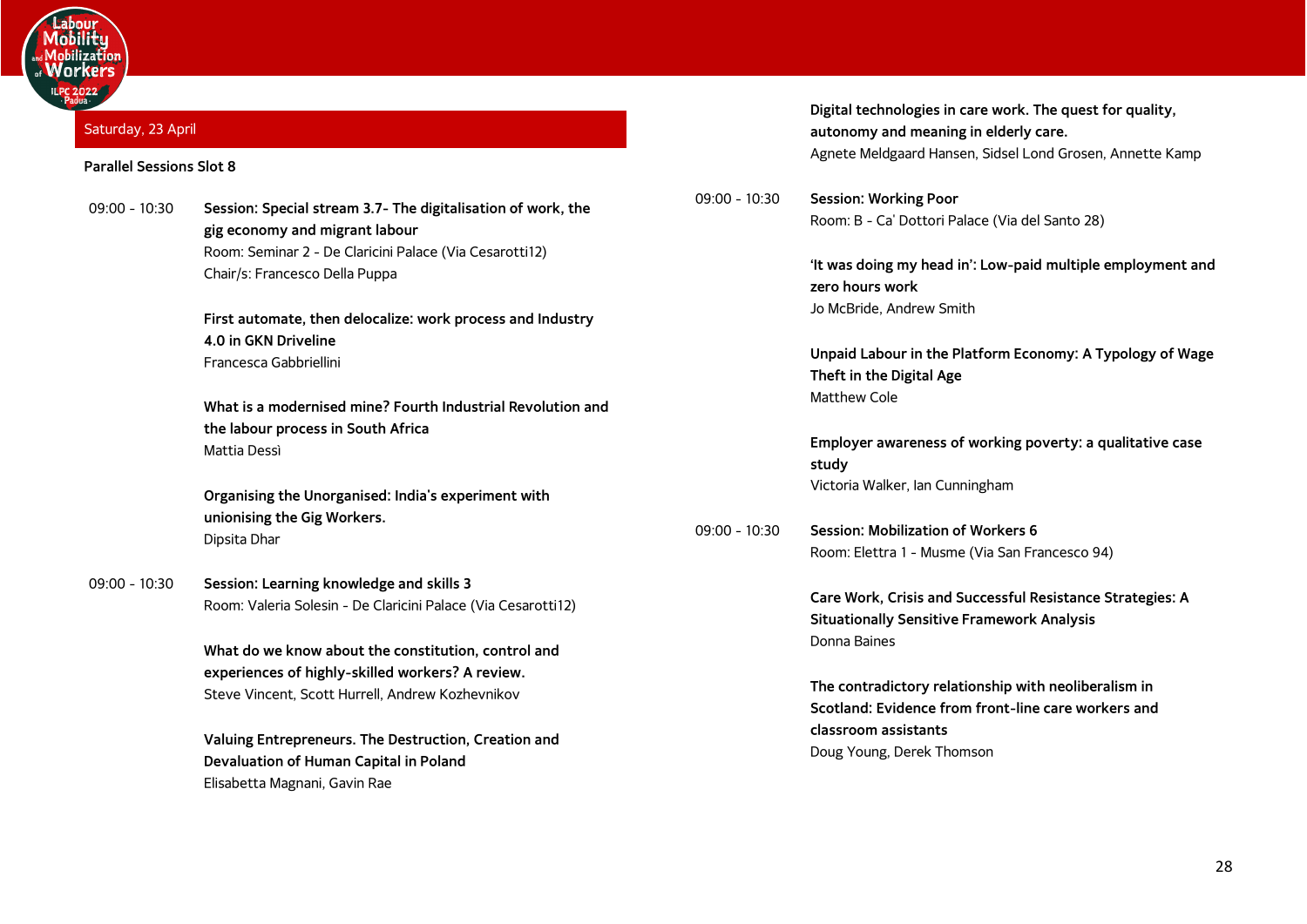

**Collectives before Unions: Lessons from Mobilizations of Platform Workers in Berlin** Joanna Bronowicka

# 09:00 - 10:30 **Session: Precarity, identity and labour process 7** Room: Elettra 2 - Musme (Via San Francesco 94)

**The Inequality of Voice: The Impact of the Supervisor on the Voice of Precarious Workers** Arjuna Snoep, Agnes Akkerman, Katerina Manevska

**Employer perspectives on the value of paid and unpaid internships** Nidhi Sharma

**Double Framings: Accounting for Insecure Work, from Platform to Classroom** Kathleen Griesbach

09:00 - 10:30 **Session: Labour migration 11** Room: Argo - Musme (Via San Francesco 94)

> **Transnationalism and labour precarity among migrant workers. Different relations in different Italies** Andrea Calabretta

> **Conceptualizing the reasons for migration: The role of infrastructure and intermediaries in out-migration** Sudipta Sarkar

**Linking patterns of migration with labour market integration: Analysis of intra-European movers** Justyna Salamonska

09:00 - 10:30 **Session: Self-Employment 3** Room: Lab Lim - Musme (Via San Francesco 94)

> **The Pandemic Space of Italian University Students. What Job Prospects?** Stefania Ferraro

**Post-Fordist work organisation and the multitasking 'game': The case of freelance animators in Japan** Shintaro Matsunaga

**The everyday ideological work of self-employment** Rachel Cohen

09:00 - 10:30 **Session: Collective bargaining** Room: B1 - Ca' Borin Palace (Via Del Santo 22)

> **Worker freedom: Union collective action and social movement unionism in Aotearoa New Zealand** Jane Parker, Ozan Alakavuklar

**The collective regulation of remote-working: a sectoral analysis** Lisa Dorigatti, Matteo Rinaldini

**Similar, but different - coordinating wage bargining within the Nordic models** Kristin Alsos, Kristine Nergaard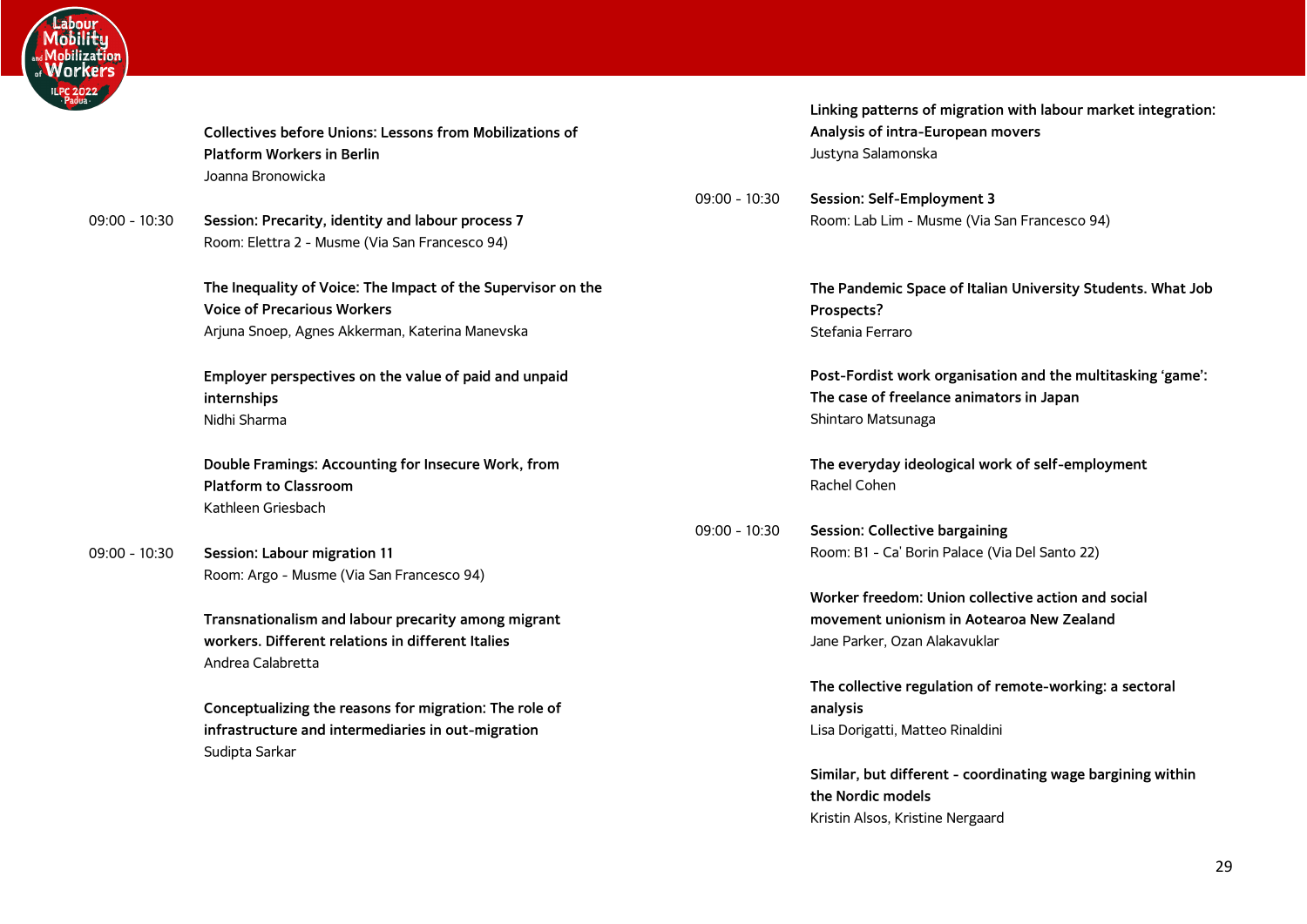

09:00 - 10:30 **Session: Mobilization of Workers 7** Room: B2 - Ca' Borin Palace (Via Del Santo 22)

> **Shapers of technological change? Trade union strategies and influence in the grocery retail sector in Norway and the UK** Secki P Jose, Caroline Lloyd, Jonathan Payne

**Hand Tally Counters vs. Algorithms: How Delivery Workers Fight Information Asymmetry** SuMin Park

**Struggle for recognition, a lever to establish industrial relations from below. Reinterpreting riders' mobilisation in food delivery sector in Italy** Nicola Quondamatteo, Marco Marrone

09:00 - 10:30 **Session: Conflict and its constrains** Room: B3 - Ca' Borin Palace (Via Del Santo 22)

> **The impossible conflict of French auto workers** Juan Sebastian Carbonell

**Facing material and symbolic decline: the professional disillusion of platform bike couriers in France** Arthur Jan

**Shift Work, Labour Control and Resistance in Indian Coalfields: Reflections on Labour Process in Production of Space** Suravee Nayak

09:00 - 10:30 **Session: Value and Labour Process Theory 3** Room: N - Wollemborg Palace (Via del Santo 26)

> **A theory of organizational political economy: Organization theory within a historical materialist foundation** Matt Vidal

**Where is work within comparative political economy? Bridging the gap between growth models and the labour process** Vincenzo Maccarrone, Arianna Tassinari

**Harry Braverman, labor process theory and HRM: Taking Stock and Looking Forward** Afshin Omidi, Cinzia Dal Zotto

09:00 - 10:30 **Session: Management control and Labour Process 3** Room: Lecture Hall - De Claricini Palace (Via Cesarotti12)

> **The workplace as a source of (mis)recognition. Studying consequences of worker voice suppression for feelings of (mis)recognition in The Netherlands** Katerina Manevska, Agnes Akkerman

**Abusive Supervision and Service Performance: The Mediating Role of Prosocial Impact** Ahmed Mohammed Sayed Mostafa, Suhaer Yunus, Au Wee Chan

**Hierarchy in Project-based Organizations: a Critical Approach** Sara Gonçalves

**10:30 - 11:15 Coffee break – Musme (Via San Francesco 94)**